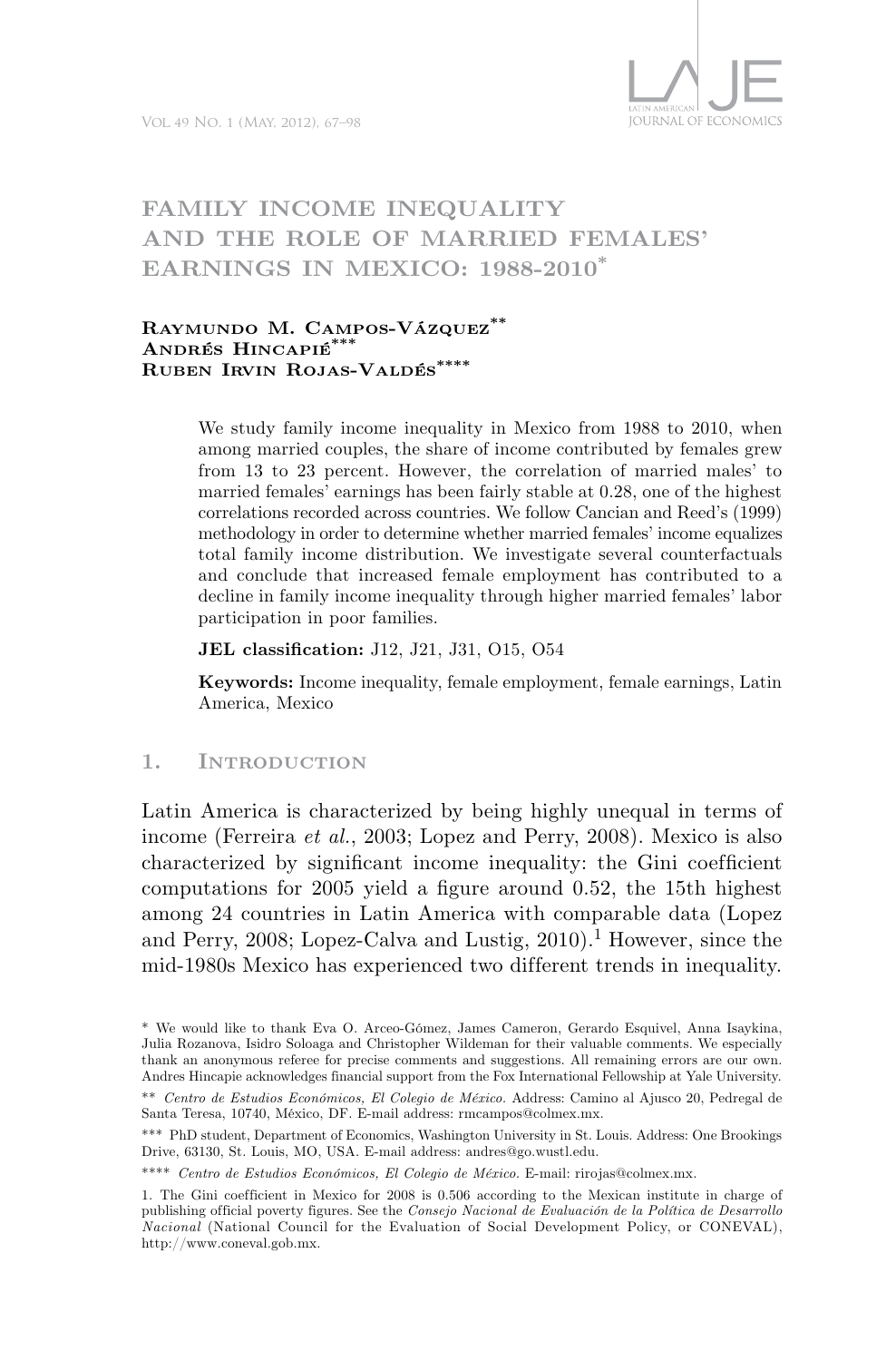From the mid-1980s to the mid-1990s, inequality in Mexico increased (Cragg and Epelbaum, 1996; Esquivel and Rodríguez-López, 2003). But since the mid- to late-1990s there has been a decline in labor income inequality (Esquivel, 2009; Esquivel, Lustig and Scott, 2010; Robertson, 2007). At the same time, female labor force participation has increased substantially, especially among low-skilled female workers. For example, from 1996-2010 female labor force participation increased by 11 percentage points.2 Among females, married females increased their labor participation the most.

We investigate the effects of this recent increase in the female labor supply among married females and the effects of their earnings on distribution of family income. Family income is not only widely used as a measure of income inequality in the literature (see Cancian and Reed, 1998, 1999; Amin and DaVanzo, 2004; Gottschalk and Danziger, 2005); it also allows us to capture characteristics that are of special interest to policy makers. For example, analysis of family income accounts for the correlation of earnings between spouses or among members of a household, as well as changes in the contribution to total income of each member in the household. The goal of this paper is then to analyze whether females' earnings in married-couple households and changes in marriage rates have had an equalizing effect on family income distribution. In particular, we simulate the level of inequality that would have existed under different scenarios.

There are two commonly used methods for deconstructing changes in family income distribution that assess the effect of an increase in married females' earnings on family income inequality. A semiparametric method has been used to analyze changes in the observable characteristics of the family (DiNardo *et al*., 1996; Machado and Mata, 2005). The other method, which we employ here, is based on decomposing the coefficient of variation in a way that separates the contribution of each income source (Cancian and Reed, 1998, 1999; Del Boca and Pasqua, 2003; Amin and DaVanzo, 2004).

Using these two methods, the previous literature has not reached a consensus regarding whether married females' earnings have an equalizing effect on family income distribution. Furthermore, as shown in Section 2, most of the results are from developed countries. Although there is substantial evidence explaining why income inequality has

<sup>2.</sup> Results shown in Table 1. Female individuals ages 18-65.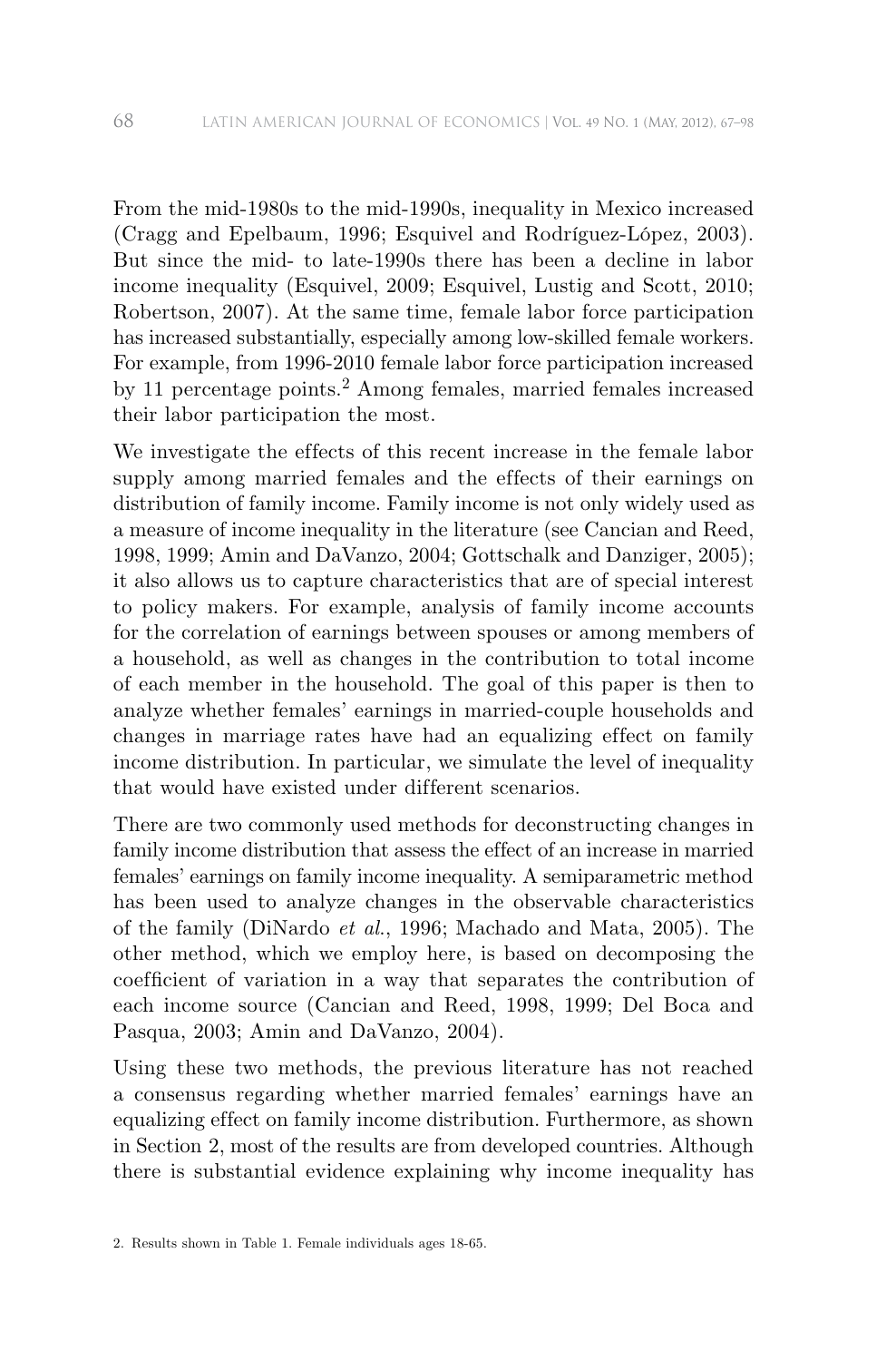fallen in Latin America (see the report by Lopez-Calva and Lustig, 2009), little is known about changes in family income distribution and their determinants. Moreover, during the 1988-2010 period, marriage rates, family structure and wage inequality underwent changes in Mexico; these changes are likely to provide a partial explanation of the level of family income inequality in the country during that time. Moreover, little is known about the correlation of earnings between spouses or how share of income among family members has changed over time in Latin American countries. Hence, this paper makes an important contribution to closing that gap.

We follow the methodology proposed by Cancian and Reed (1998, 1999) to analyze the role of married females' earnings in family income distribution for all families. Using repeated cross-sectional datasets from urban Mexico during the period 1988-2010, we consider two broad groups in the analysis: married-couple households and all other households. We study the effects of married females' earnings on family income for married-couple households and for the whole population, estimating family income inequality using equivalence scales under different scenarios for the two broad groups mentioned above. First, we calculate inequality trends at the individual and household levels and show that it follows an inverted U-shape pattern. Then we simulate the effects of married males' earnings and married females' earnings and the correlation of earnings between spouses on family income distribution. In particular, we ask what would have happened had each component remained constant at its 1988 level. Three main findings emerge from this exercise. First, males' earnings are the main determinant of family inequality, given that their share of income within the family is high. Second, the change in the married female labor supply contributes to a decline in family income inequality, especially in the last decade. Finally, the correlation of earnings between spouses does not explain changes in family income inequality.

Also, we analyze the effects of changes in marriage rates on inequality. We find that had marriage rates stayed constant at the 1988 level, inequality would have been lower. In sum, even though we find an increase in female labor supply for all groups, it is higher for married females, low-skilled females and especially for married females in poor families. We also find that the correlation between married males' and married females' earnings has been fairly stable over time. Furthermore, the value of this correlation, about 0.28, is among the highest correlations recorded for developed countries (Pasqua, 2008).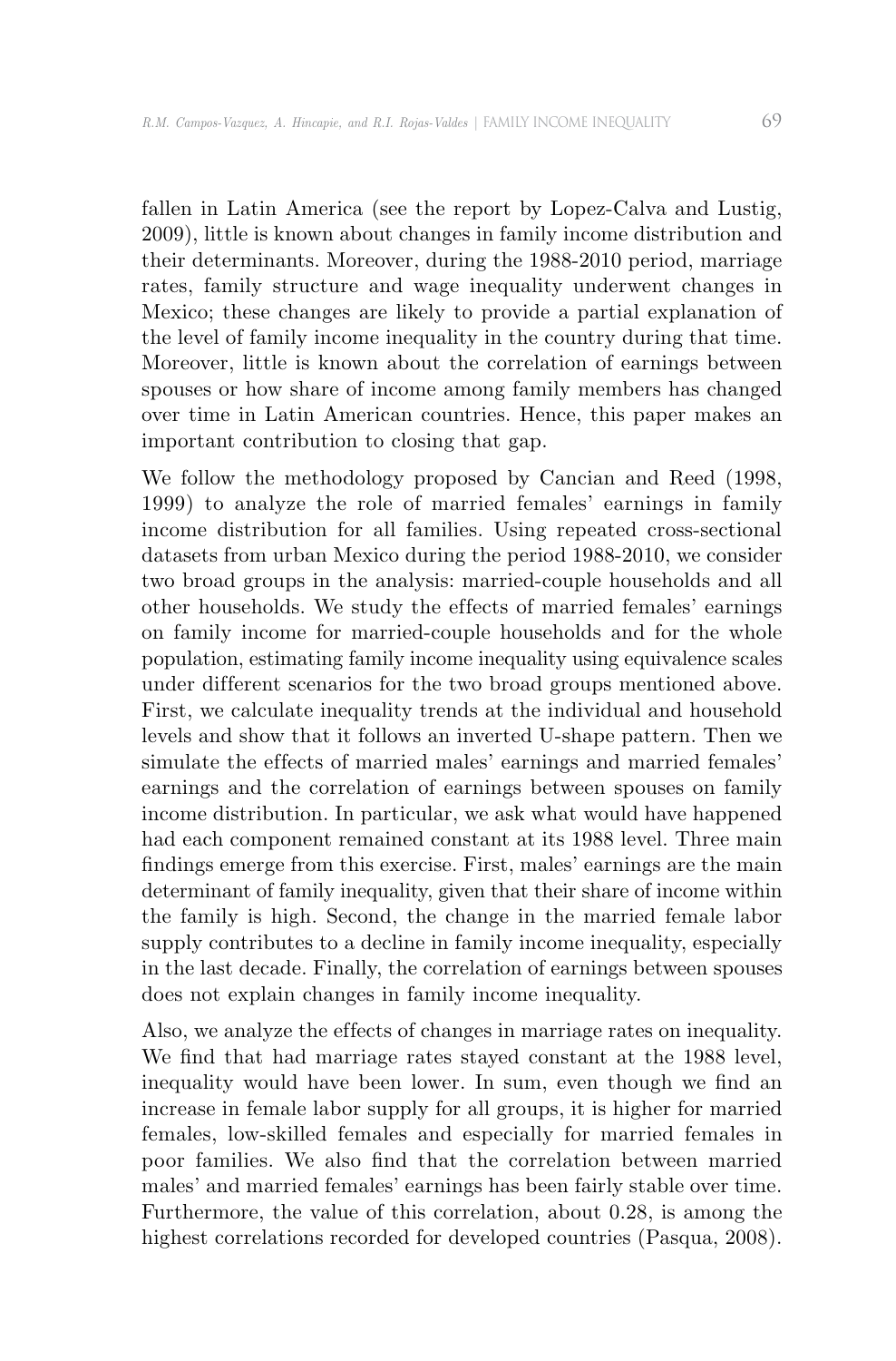Hence, family income inequality did not fall because of a reduction in assortative mating by income, but rather the decrease is driven by the increase in married females' labor supply for poor households and also by changes in wage inequality among married females.

It is worth noting that the main limitation of our analysis is that we cannot account for a family member's labor supply response to changes in the labor supply of another member. Since we only account for the effect of married females' earnings on family income inequality, we cannot make behavioral interpretations of the responses of other income sources within the framework proposed. Also, we do not attempt to calculate the role of household structure on family income inequality.

The paper is structured as follows. In Section 2, we review previous findings on whether females contribute to equalizing income distribution. Section 3 discusses the methodology proposed by Cancian and Reed (1999) and explains the counterfactuals we use. Section 4 introduces the data as well as some descriptive results. Section 5 presents the main results of the paper. In Section 6 we briefly explore possible channels of transmission between female labor supply and family income inequality. Finally, we conclude in Section 7.

# **2. Literature review**

Among social scientists there is widespread interest in the dynamics of income inequality and its potential causes. In particular, the study of wage inequality has been of special interest to labor economists.<sup>3</sup> For the period 1988-2010 in Mexico, income and wage inequality follow an inverted-U-shape pattern (Lopez-Calva and Lustig, 2010, and Esquivel, Lustig and Scott, 2010). There has been a substantial number of studies that analyze the potential causes of change in inequality at the individual level.4 However, little is known about

<sup>3.</sup> Katz and Autor (1999) and Machin (2008) present a general review of the findings on sources of change in wage inequality. For the U.S. the consensus is that both competitive and non-competitive sources are responsible for changes in wage distribution. For example, relative wages can change due to supply and demand (competitive factors) but also because of changes in minimum wage and unionization rates.

<sup>4.</sup> For the period of increase in inequality (previous to the mid to late 1990s), Cragg and Epelbaum (1996) argue that most of the increase in inequality was due to skill based technical change. However, Fairris (2003) and Bosch and Manacorda (2008) argue that unions and the real value of the minimum wage are responsible for changes in the wage distribution. From the late 1990s, wage inequality has decreased (Esquivel 2009; Esquivel, Lustig and Scott, 2010). For this period, researchers argue that the decline in inequality is due to competitive sources: effects of trade (Robertson, 2007), effects of education (Lopez-Acevedo, 2006) and effects of supply and demand of labor (Campos-Vazquez, 2010).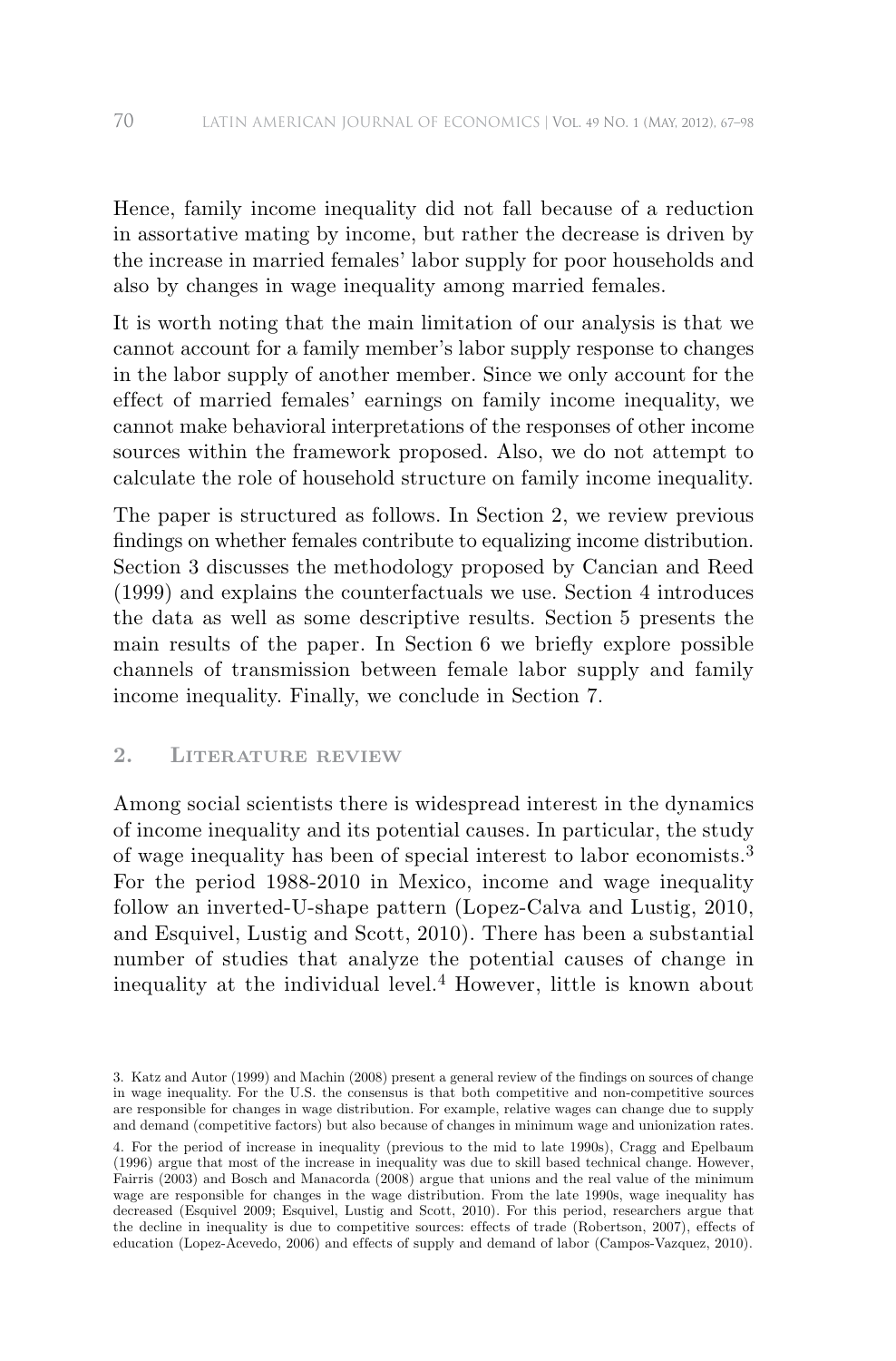the role of married females' earnings on the distribution of family income in Mexico.

Distribution of family income is also an important subject of study. In general, we observe an increase in female labor force participation across countries over time. The rise in family earnings due to the labor supply decisions of married females may increase or decrease family income inequality, depending on the evolution of married males' income and whether married females in poor or wealthy families augmented their participation the most. While inequality at the individual level may decrease, the effects on family income inequality may not be of the same magnitude or may even move in the opposite direction. For instance, Juhn and Murphy (1997) studied the period 1969-1989 in the United States and found that female employment and earnings had increased the most for females married to high-income males. This change suggests a process of assortative mating and an increase in family income inequality due to this process. Nevertheless, Juhn and Murphy (1997) did not analyze the consequences on family income inequality. Gottschalk and Danziger (2005) documented changes in inequality for the period 1975-2002 in the U.S., showing that male wage inequality and family income inequality generally moved in the same way. They argued that inequality would have increased more than it did had other members in the household not increased their hours of work. This suggests that the increase in female labor force participation offsets the effect of increasing male wage inequality in the U.S. However, Gottschalk and Danziger (2005) did not use any decomposition method to further investigate their claims.

There are two commonly used methods for decomposing changes in family income distribution. While in the first one an inequality index is decomposed, in the second a semiparametric procedure is used to analyze changes in observable characteristics (DiNardo *et al*., 1996; Machado and Mata, 2005). Cancian and Reed (1998, 1999) decomposed the coefficient of variation to investigate the effects of married females' earnings on the distribution of family income. They used the Current Population Surveys (CPS) in the U.S. for the period 1968-1995 and concluded that changes in married females' labor supply and married females' earnings had caused a decline in family income inequality. Following a similar methodology but using a longitudinal dataset, Lehrer (2000) confirmed the findings in Cancian and Reed (1998, 1999). Following DiNardo, Fortin and Lemieux (1996), Daly and Valleta (2006) found that, on the one hand, family income inequality had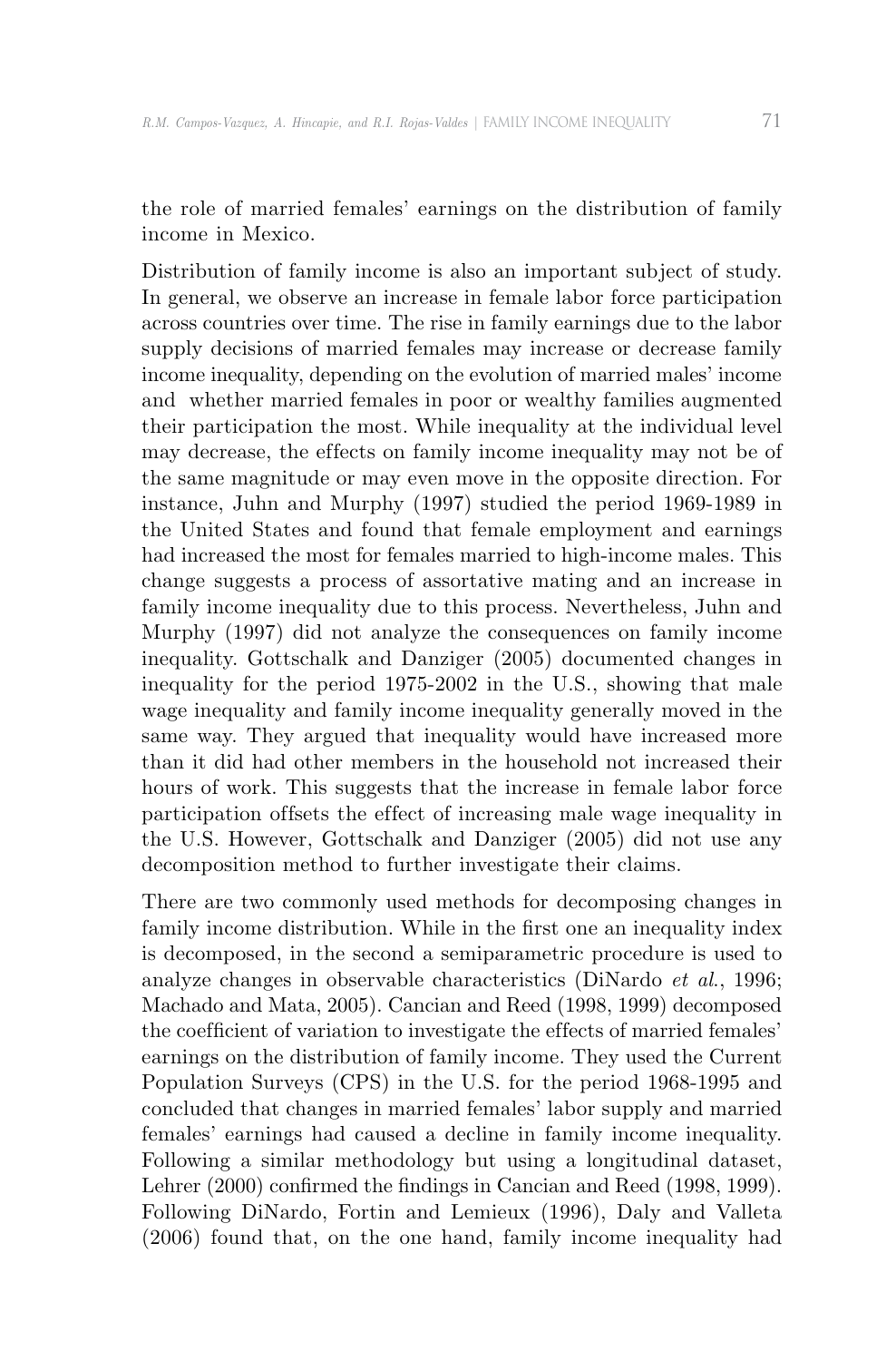fallen because of female earnings but, on the other, it had increased due to changes in family structure such as marital status and number of children.<sup>5</sup> In sum, different studies for the U.S. case concluded that married females' earnings reduce family income inequality.

Similar results have been found for Italy and the United Kingdom. Del Boca and Pasqua (2003), using a coefficient-of-variation decomposition for the period 1977-1998 in Italy, concluded that married females' earnings have an equalizing effect on family income distribution. For the period 1968-1990 in the U.K., Davies and Joshi (1998) showed that female labor force participation had a slight equalizing effect but created a gap between households in which the wife was employed and households in which the wife was not employed. Using cross-country analysis for developed countries, Pasqua (2008) and Harkness (2010) showed that, in general, female earnings reduce family income inequality.

However, in studies for other countries, researchers have found different results. For example, Johnson and Wilkins (2004) analyzed the case of Australia in the period 1982-1998 using a semiparametric decomposition. Although they concluded that changes in the labor force status of household members increased family income inequality, they do not differentiate between the labor force status of the wife and that of other household members. Aslaksen, Wennemo, and Aaberge (2005) analyzed the case of Norway for the period 1973-1997 and found a disequalizing effect of female labor income among married couples. They concluded that this process is due to a "flocking together" effect, or an increase in assortative mating. For the case of Brazil during the period 1977-2007, Sotomayor (2009) found that female earnings did not affect income distribution in general terms, but they did play an important role in decreasing poverty rates. Evidence of the role of female earnings on family income inequality is limited for developing countries. In particular, little is known about the role of married females' earnings in the distribution of family income in Mexico.<sup>6</sup>

Given the lack of evidence for developing countries and especially for Mexico, the analysis of the role of married females' earnings in family

<sup>5.</sup> Martin (2006) assessed the increasing inequality in the United States in the 1976-2000 period by accounting for changes in family structure. She found that shifts in family structure explained 41% of the increase in family income inequality.

<sup>6.</sup> See Wong and Levine (1992) for an analysis of the factors af fecting women's participation, García (2001) for an assessment of the occupational structure of women, Rendón (2003) for an analysis of the wage gap among household heads, and McKenzie (2003) for the response of labor force participation at the household level to the 1995 peso crisis.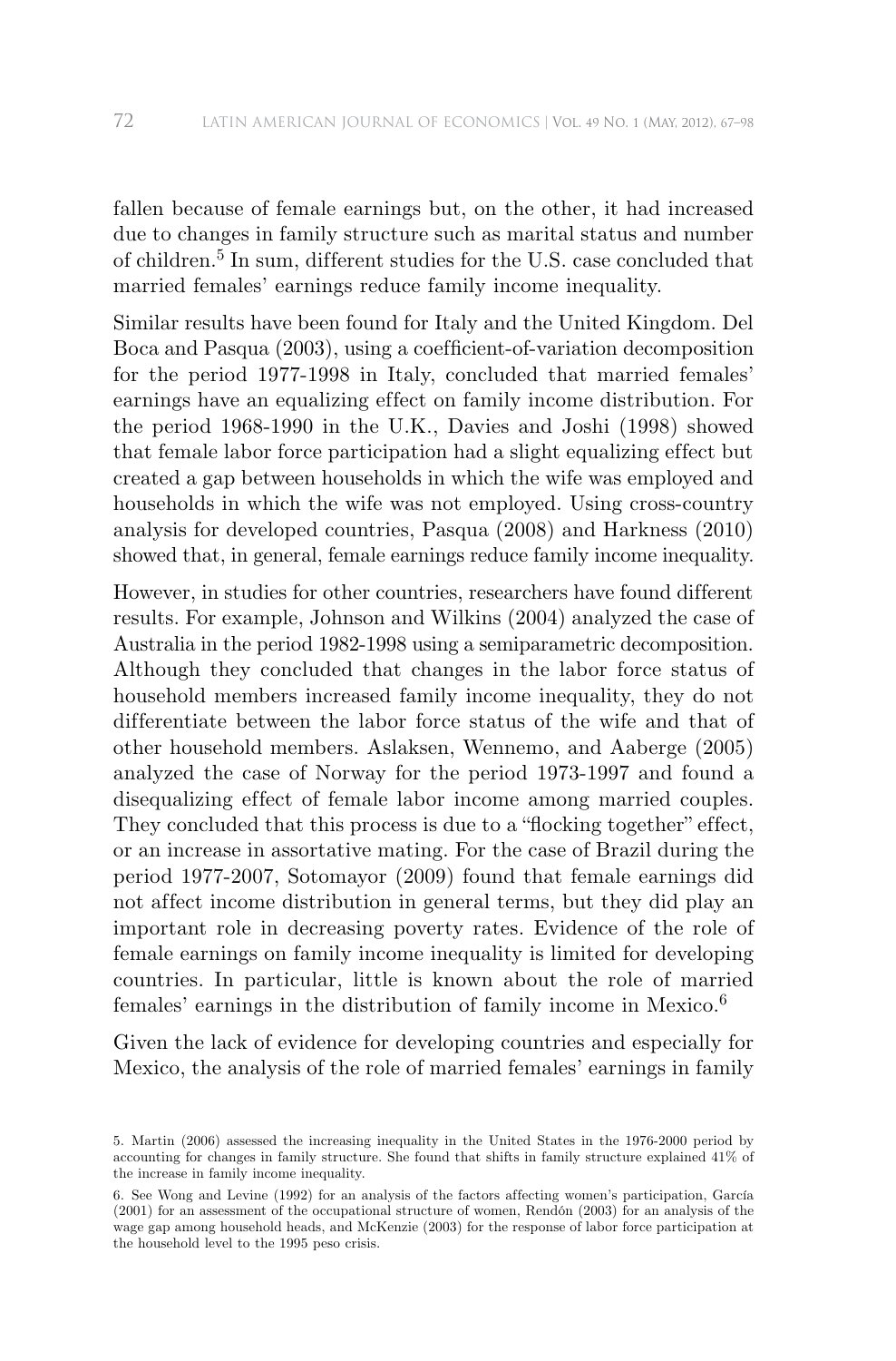income inequality is particularly relevant. Our paper contributes to the literature in at least two different ways. First, we provide a descriptive analysis of the patterns of marriage rates, family income inequality and female labor supply patterns. Second, we formally analyze the role of married females' earnings on inequality using the methods described by Cancian and Reed (1998, 1999) and compare the results to other studies in different countries.

# **3. Implementation**

We follow Cancian and Reed (1998, 1999) in order to estimate the effect of married females' earnings on family income inequality. We divide families into two broad groups according to the status of the head-of-household: married-couple families, in which both partners, legally married or not, live together (Group A); and all other families, including married individuals whose partner does not currently live in the household, and single, divorced and widowed individuals (Group B). We include the second group in order to analyze the effect of changing marriage rates on family income distribution. Married-couple family income can be decomposed into three sources: husband's income, wife's income, and residual income. For Group B, we only aggregate income at the family level.

Different indexes of inequality are employed in the literature. We choose the coefficient of variation  $(CV)$  to analyze the role of married females' earnings on family income inequality.7 As pointed out by Cancian and Reed (1998, 1999), the *CV* can be decomposed into different sources. A useful decomposition for married-couple families is the following:

$$
CV_A^2 = S_m^2 CV_m^2 + S_w^2 CV_w^2 + S_o^2 CV_o^2 + 2\rho_{mw} S_m S_w CV_m CV_w + 2\rho_{mo} S_m S_o CV_w CV_v + 2\rho_{wo} S_o S_w CV_o CV_w
$$
\n
$$
(1)
$$

where  $S_i = (Y_{hi} / (Y_{hm} + Y_{hw} + Y_{ho}))$  is the share of income  $(Y_h)$  in household *h* for married males (*m*), married females (*w*) and other

<sup>7.</sup> Even though the Gini coefficient may be decomposed into different sources as well, its main disadvantage is that it is not additive across groups; that is, the total Gini for a group is not equal to the sum of the Ginis for its subgroups (Cancian and Reed, 1998, 1999). Cancian and Reed (1998, p. 74) provide an excellent example to clarify this point: "Consider the hypothetical situation in which wives' earnings are equal across all married couples. In the absence of wives' earnings, the distribution of family income would become less equal... However, the Gini contribution of wives' earnings to family income inequality is zero."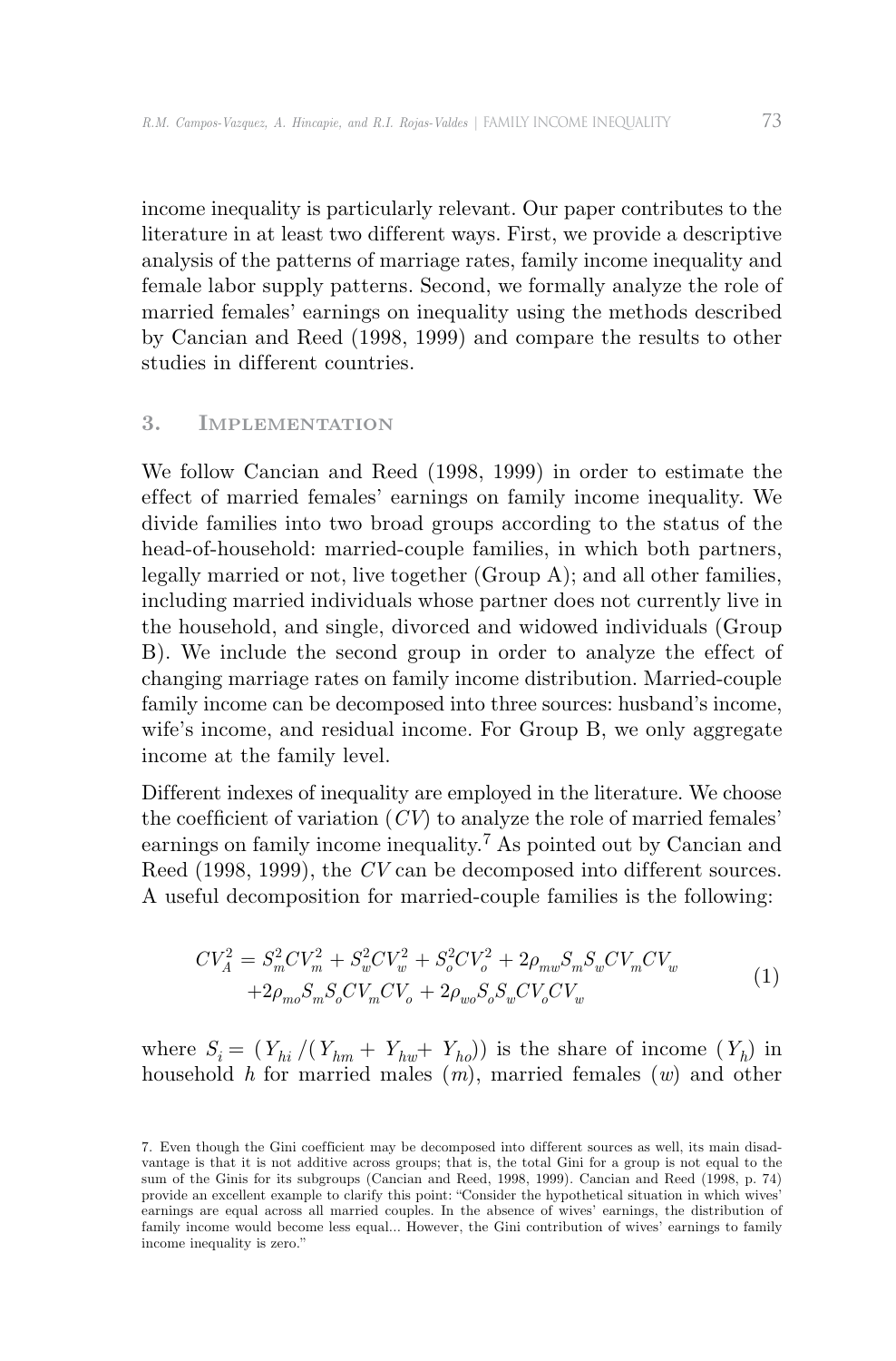sources  $(o)$ , while  $i = m, w, o$ .  $CV_i$  is the coefficient of variation for each group and  $\rho_{ij}$  is the correlation coefficient between income source *i* and  $j^8$   $CV_A$  denotes the coefficient of variation for married couples.

Equation (1) refers only to married-couple households. We use an additional decomposition of the *CV* in order to include all families in the sample. If we have two broad groups (married-couple families and other families), the *CV* in the sample is given by

$$
CV^2 = \mu_A \left(\frac{\overline{Y_A}}{\overline{Y}}\right)^2 CV_A^2 + \mu_B \left(\frac{\overline{Y_B}}{\overline{Y}}\right)^2 CV_B^2 + \left[\mu_A \left(\frac{\overline{Y_A}}{\overline{Y}}\right)^2 + \mu_B \left(\frac{\overline{Y_B}}{\overline{Y}}\right)^2\right] / \overline{Y}
$$
\n(2)

where  $\mu$  is the proportion of families in each group, and  $\bar{Y}$  is the group's average income. Hence, it is possible to calculate the contribution of each component and create counterfactual trends of what would have happened had one component behaved differently. For example, parameter  $\mu_B$  measures the percentage of all families except for marriedcouple families. In the last 20 years, the percentage of married-couple families has decreased in Mexico. We can ask, then, what would have happened to family income inequality if the marriage rate had remained constant at its 1988 level? This counterfactual is easily created by keeping constant  $\mu_B$  for every year in the calculation.

The focus of our paper is on estimating the effect of married females' earnings on family income inequality. In particular, our purpose is to address how the level of family income inequality would have changed if women's participation in the labor force and their earnings had been different.

The main insight in Cancian and Reed (1998, 1999) is that we can create many counterfactuals and analyze the role of married females' earnings in relation to them. In this paper, we evaluate different counterfactuals for married-couple households as well as for all

<sup>8.</sup> We refer to the correlation of earnings among spouses as income assortative mating. Generally, assortative mating is understood as the degree of similarity among spouses. This similarity can be calculated using education or income. We explicitly refer to income assortative mating.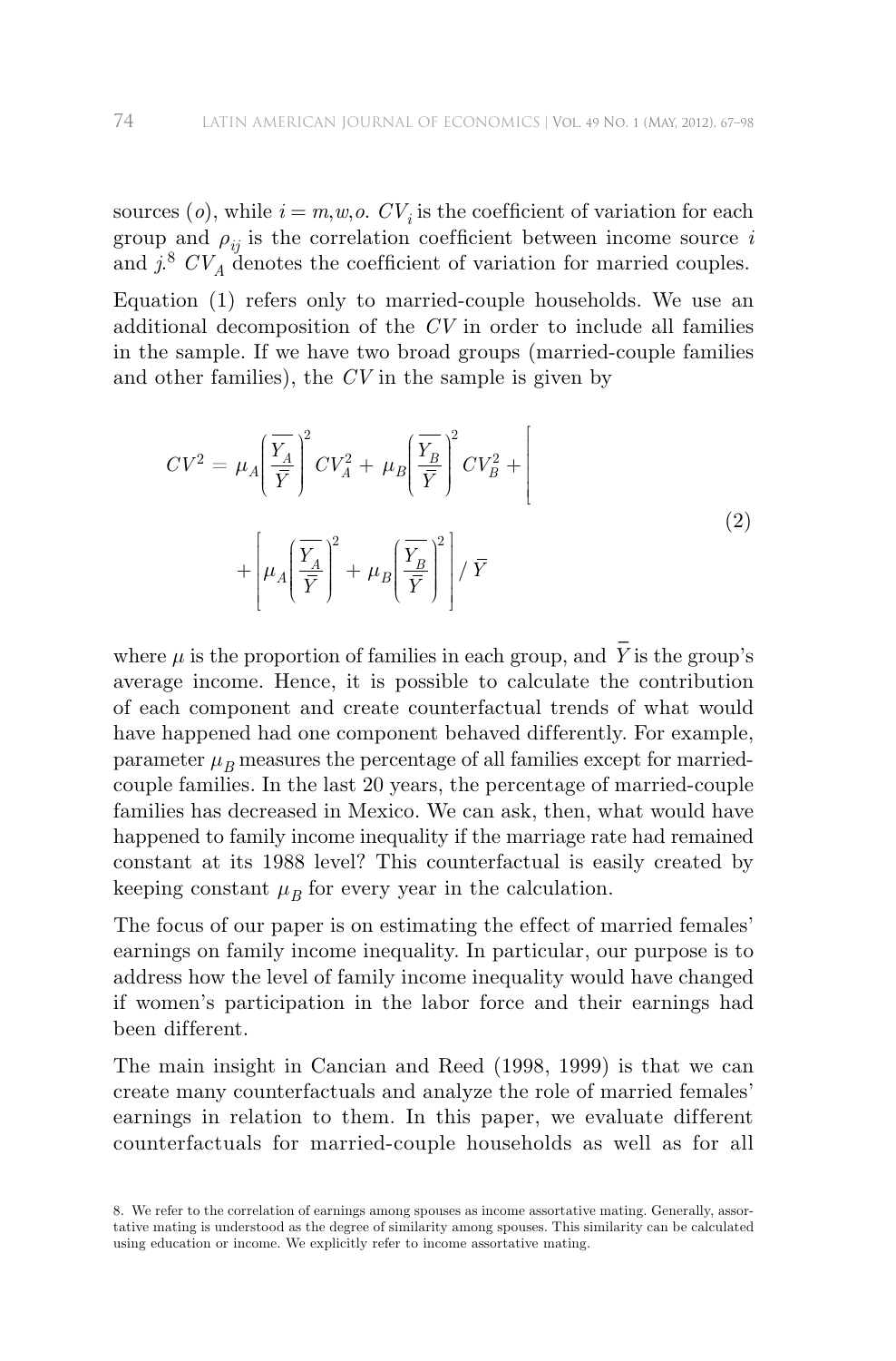households. Specifically, we calculate the counterfactuals by fixing some parameters in equations (1) and (2) to a base year (we use 1988) and then letting important components vary one at a time. As we let parameters move freely, we can observe whether the parameter increases or reduces family income inequality. We calculate:<sup>9</sup>

- 1) What would have happened to family income inequality if all variables in Equation (1) had remained constant at their 1988 levels except inequality among married males? In other words, we fix all parameters in Equation (1) except  $CV<sub>m</sub><sup>2</sup>$ . This counterfactual provides the contribution of married males to total inequality.
- 2) What would have happened to family income inequality if all variables in Equation (1) had remained constant at their 1988 levels except inequality among married males and females? In this counterfactual we can vary either  $S_w^2$  or  $CV_w^2$ . Assume we allow  $S_w^2$  to vary and set  $CV_w^2$  constant at its 1988 level (as well as the rest of the variables). In this case, and as an example, assume the income share of married females increases. Hence, the counterfactual assumes that the same type of women who were working in 1988 work in each period but receive a larger income share. If women from poor families were to increase their labor supply, the formula in Equation (1) would not take that into account. Thus, fixing  $CV_w^2$  and varying  $S_w^2$  provides the effect of higher income for the "same women" who were participating in 1988, and does not show the effect of an increase in female labor supply of different types of families. On the other hand, if  $CV_w^2$  is allowed to vary, then we are calculating the effect of the female wage structure on family income inequality. In general, a change in female labor force participation may affect both the share of income and inequality. From the previous discussion, the problem of separating an increase in female labor force participation from both  $S_w^2$  and  $CV_w^2$  is clear. In practice, we calculate the contribution of each component separately and combined.
- 3) If in addition to counterfactual (2) we let the correlation of earnings change as it did, what would have happened to inequality? This counterfactual provides the relative importance of the correlation

<sup>9.</sup> We thank an anonymous referee for suggesting the ordering we use.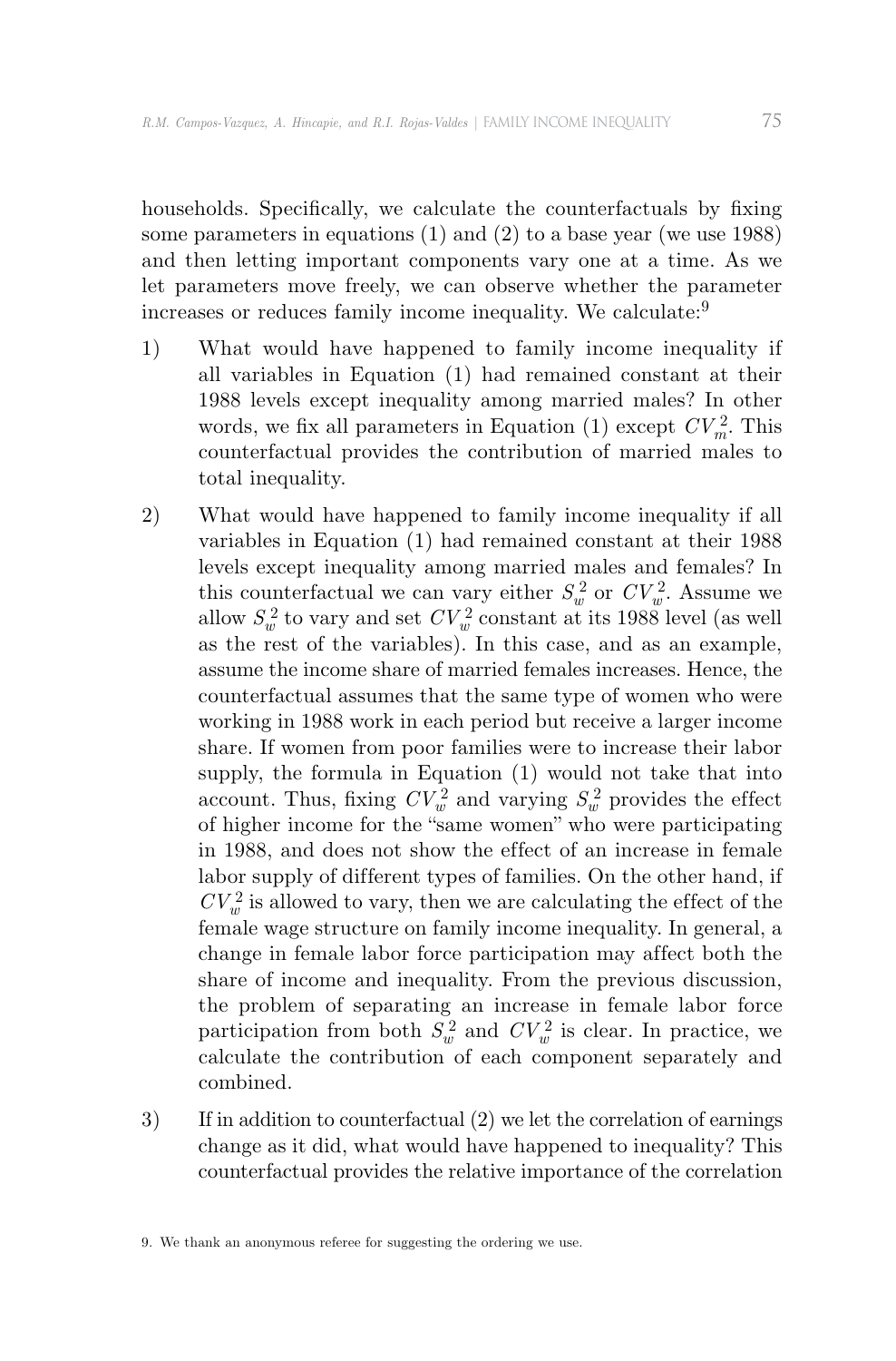parameters in Equation (1). If income assortative mating is an important contributor to family inequality, then we should observe a difference in inequality between this counterfactual and observed inequality. For example, if income assortative mating increases from 1988 to 2010, inequality should be lower over the period when fixing the correlation parameter to its 1988 level.

4) Finally, what would have happened to inequality if the percentage of married-couple households had not changed over time? In this counterfactual, we explore the role of marriage rates using Equation (2).

One disadvantage of the decomposition we have just discussed is that the results are sensitive to the ordering of the parameters that determine inequality. In other words, the contribution of each component to total inequality depends on the ordering we choose. In order to solve this problem, we calculate the contribution of each component using all possible orderings and then take the average contribution of each component. We focus on three main components: (a) married males' inequality, (b) married females' share of income and inequality, and (c) the correlation of earnings within the family. As we have three main components, there are six possible orderings which we calculate to determine the average contribution of each one.

# **4. Data and descriptive statistics**

We use data from the household surveys conducted by Mexico's statistical office  $(INEGI)$ <sup>10</sup> In particular, we use the following labor force surveys for the urban sector: the *Encuesta Nacional de Empleo Urbano*, 1987-1994 (national urban employment survey, or ENEU); the *Encuesta Nacional de Empleo*, 1995-2004 (national employment survey, or ENE); and the *Encuesta Nacional de Ocupación y Empleo*, 2005-2010 (national occupation and employment survey, or ENOE).<sup>11</sup> Although some of the survey questions change from one survey to other, socioeconomic variables, such as age, education,

<sup>10.</sup> Data are available at http://www.inegi.org.mx.

<sup>11.</sup> The surveys contain records for over 100,000 households, which is especially useful given the number of dif ferent categories we use in the study. We use only the second quarter data because ENE is nationally representative only for that quarter. Also, we use only the urban sector (defined as municipalities with more than 100,000 inhabitants) because the ENEU is by definition an urban survey. So, in order to cover the longest period in the analysis, our sample is limited to the urban segment (between 40 and 50 percent of the population) in the second quarter of each year. These surveys are generally comparable to those conducted by the CPS.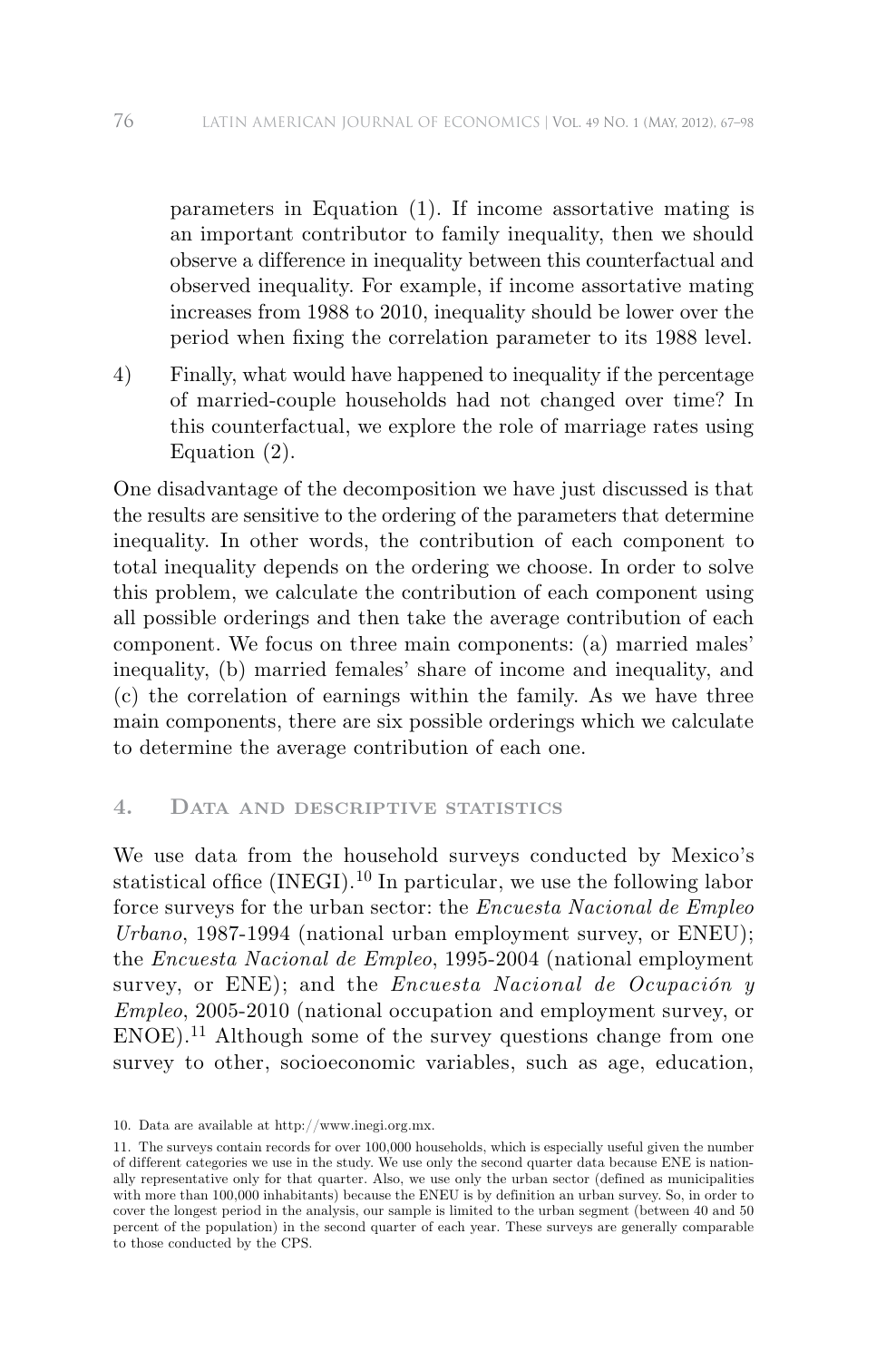marital status, monthly labor income and weekly working hours are always comparable. In each survey, information regarding all household members is recorded. We refer to all surveys as the labor force surveys.12,13

According to INEGI, a household is a group of one or more people living in a home and sharing expenses (individuals in the household may or may not be relatives). Following Cancian and Reed (1999), the unit of analysis is the family, not the household that is interviewed. Hence, we employ a different definition of household in order to isolate household members who are not relatives of the household head. We define a new household code to account for those individuals and consider them an individual household.<sup>14</sup>

In order to derive some descriptive statistics, we focus on four main samples of families. First, we consider married couples, their children, and other relatives living in the same household. This group is comparable to the sample of married couples in Cancian and Reed (1998, 1999). For each household, we compute the family income as the sum of all family members' labor income. We identify married males' income, married females' income and other sources' income.

Rather than analyzing the rest of the population as a single group, we define three groups of families in order to understand which of them are non-married-couple families. First, we broaden the definition of household in the original survey to include single-headed households, their children and relatives living in the household. Second, we define a group that consists of those heads of household who state that they are married or cohabitating but whose spouses do not live in the household (plus their children and relatives). The final group consists of people living alone (single, divorced, separated and widowed persons) or those who are not relatives of the household head. We consider each group a single family. For these households, we only compute total family income since there is no spouse present. In order to avoid outliers of the income measure, we follow the

<sup>12.</sup> Another survey traditionally used in Mexico is the *Encuesta Nacional de Ingresos y Gastos de Hogares* (Household Expenditure-Income Survey, or ENIGH). However, ENIGH has not been conducted every year since 1988 and its sample sizes are considerably lower.

<sup>13.</sup> Although we present the main results for the urban sample starting in 1988, we also estimate the results (not reported) using the national sample starting in 1995. Results are similar for both samples.

<sup>14.</sup> In practice, this change is innocuous given that individuals who are not relatives of the household head in married-couple families represent approximately one percent of individuals in those households. From now on, we will use family and household as interchangeable terms.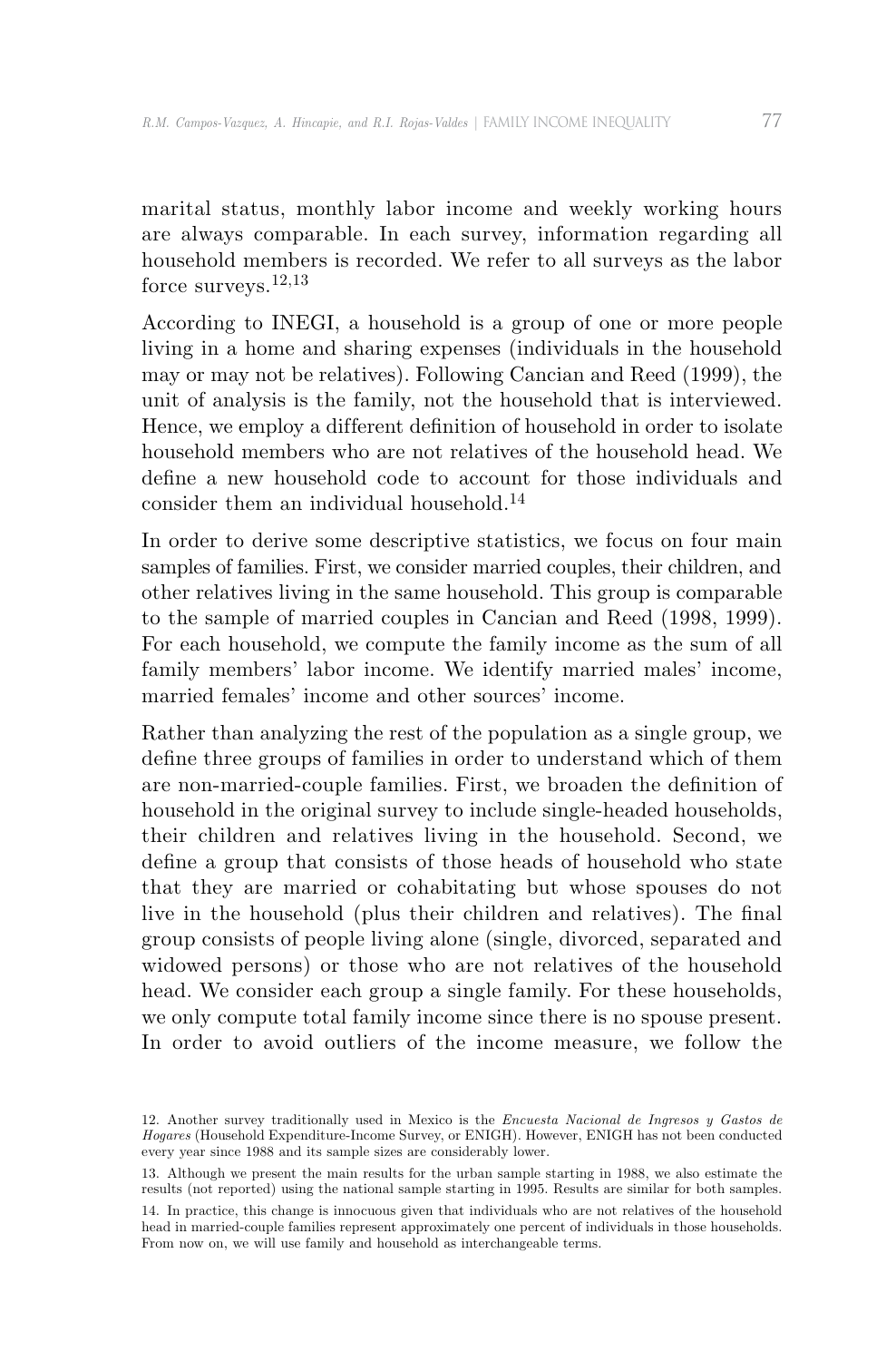standard literature on wages and trim labor income to the 0.05 and 99.5 percentiles respectively. Income is adjusted for inflation and expressed in January 2010 pesos.

We drop those individuals whose relationship with the household head is not specified and those with missing information about their education, age, marital status, and household head status. We also drop all households (and their members) that declare more than one head or more than one spouse.<sup>15</sup> Additionally, we consider only households in which the head is at least 18 years old and less than 65 years old. Finally, we only use information on households in which at least one of its members reports positive income. Although zero income households may depend on nonmonetary income, the focus of our paper is on the effect of labor income on labor income inequality. Furthermore, the inclusion of these households that were not included does not affect our results.

Comparing total income across all families may be inadequate due to family size scale effects. Most of the studies that deal with family income use a general equivalence scale to adjust for family size. Since the equivalence scale used in studies for other countries may not be suited for a developing country like Mexico, we use the equivalence scale published by CONEVAL.<sup>16</sup> The equivalence scale gives a weight of 0.70 to individuals 0-5 years old, 0.74 to individuals 6-12 years old, 0.71 to individuals 13-17 years old, and 0.99 to the rest.<sup>17</sup>

Table 1 includes the number of observations at the individual and family level and descriptive statistics for 1988, 1996, 2004 and 2010. Panel A shows information at the individual level for the age group 18-65, Panel B corresponds to females and Panel C to families. Mean age has continuously increased over time from 33 to 36 years, the proportion of married individuals is constant until 2004 and there is a slight decline in marriage rates from 2004 to 2010.18 The proportion of women working increases from 0.4 in 1988 to 0.57 in 2010. As in previous findings (Esquivel, 2009; Lopez-Acevedo, 2006), we can see that inequality follows an inverted,U-shaped pattern. This pattern is similar when we calculate inequality at the individual level, restrict

<sup>15.</sup> Dropped observations represent less than 3 percent of each year's survey.

<sup>16.</sup> This government office is in charge of obtaining and reporting official statistics on poverty rates in Mexico. http://www.coneval.gob.mx/

<sup>17.</sup> Inequality trends are similar across different equivalence scales (per capita, square root of household size).

<sup>18.</sup> Marriage is defined as individuals married or cohabitating. If we define marriage by civil status, the decline in marriage rates is sharper.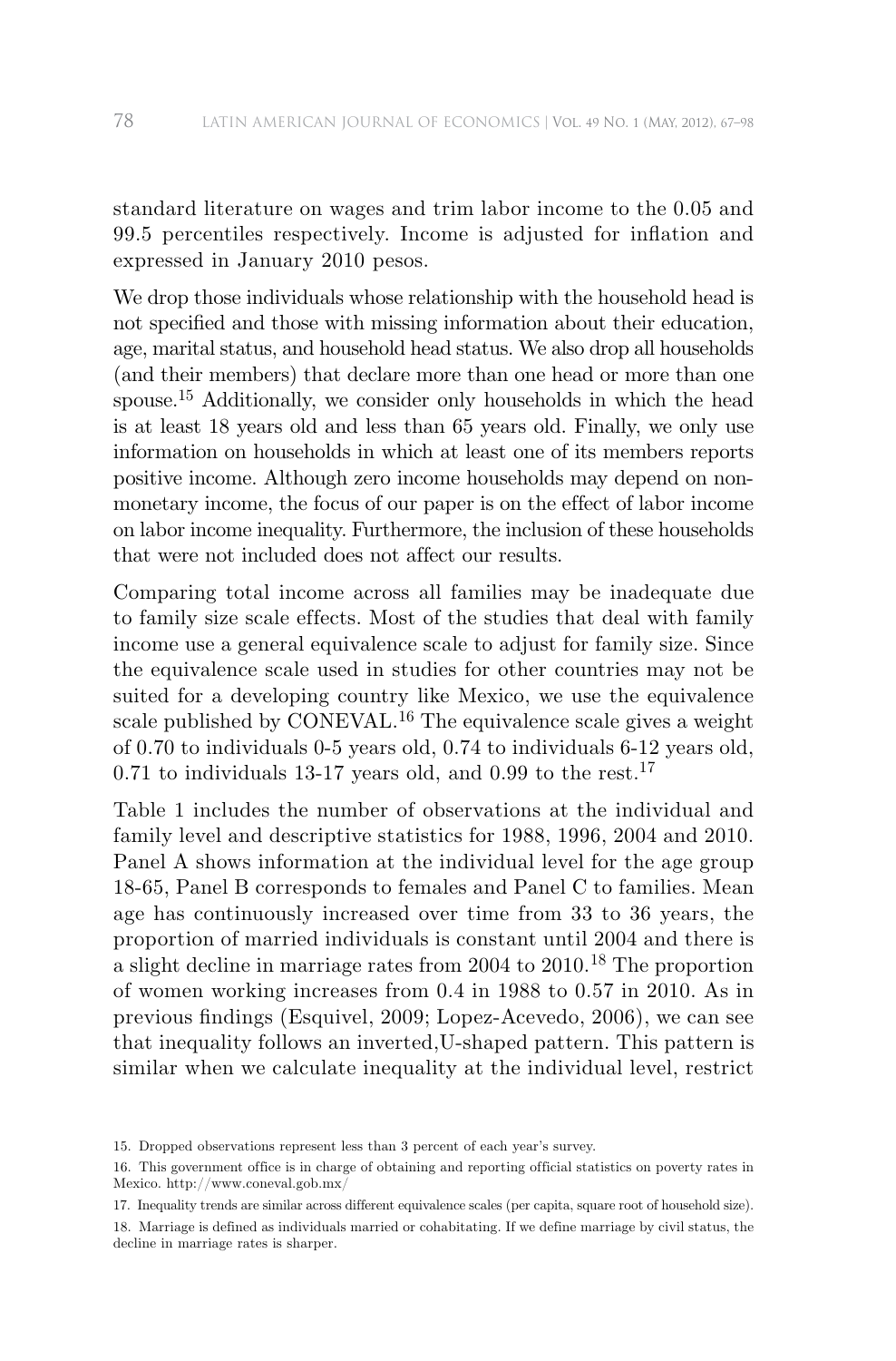|                           | 1988  | 1996   | 2004   | 2010   |
|---------------------------|-------|--------|--------|--------|
| A. Individuals (18-65)    |       |        |        |        |
| Age                       | 33.9  | 34.4   | 35.9   | 36.8   |
| Married                   | 0.64  | 0.65   | 0.65   | 0.63   |
| Hourly wage               | 31.5  | 29.5   | 36.9   | 34.1   |
| Monthly income            | 3375  | 3238   | 4319   | 3970   |
| $CV2$ (hrly wage)         | 0.87  | 1.09   | 0.96   | 0.92   |
| Gini (hrly wage)          | 0.40  | 0.46   | 0.43   | 0.41   |
| N                         | 77757 | 163113 | 120990 | 104503 |
| <b>B.</b> Females (18-65) |       |        |        |        |
| Age                       | 33.8  | 34.2   | 35.9   | 36.9   |
| Married                   | 0.62  | 0.63   | 0.63   | 0.61   |
| % women working           | 0.40  | 0.46   | 0.51   | 0.57   |
| Hourly wage               | 28.6  | 27.7   | 34.4   | 32.5   |
| Monthly income            | 1671  | 1739   | 2502   | 2576   |
| $CV2$ (hrly wage)         | 0.86  | 1.19   | 0.96   | 0.91   |
| Gini (hrly wage)          | 0.38  | 0.46   | 0.43   | 0.42   |
| $\mathbf N$               | 39248 | 83668  | 62167  | 53368  |
| C. Family                 |       |        |        |        |
| % married                 | 0.71  | 0.72   | 0.68   | 0.64   |
| Children $(<18)$          | 1.71  | 1.41   | 1.15   | 0.97   |
| Equivalent income         | 2803  | 2685   | 3622   | 3420   |
| $CV2$ (equiv. income)     | 1.13  | 1.26   | 1.12   | 1.03   |
| Gini (equiv. income)      | 0.44  | 0.49   | 0.45   | 0.43   |
| N                         | 32477 | 68216  | 52684  | 46438  |

#### **Table 1. Descriptive statistics**

Source: Authors' calculations with data from INEGI.

Notes: Sample restricted to urban households. Final sample excludes households with zero income and households in which the age of the household head is outside the range 18-65. Panel A uses information at the individual level, Panel B restricts the information to females and Panel C uses information at the family level. The term "married" in Panel C refers to families in which both husband and wife are currently cohabitating. Panel C equivalent income uses the equivalence scale provided by CONEVAL.

the calculation to females or calculate for the family level. Panel C shows that the proportion of married-couple families has not declined as much as the proportion of married individuals. The number of individuals under 18 years old has declined substantially in the last 20 years due to falling fertility rates. Mean income (adjusted by equivalence scales) decreased for the period 1988-1996 (due to the 1995 macroeconomic crisis) and then increased.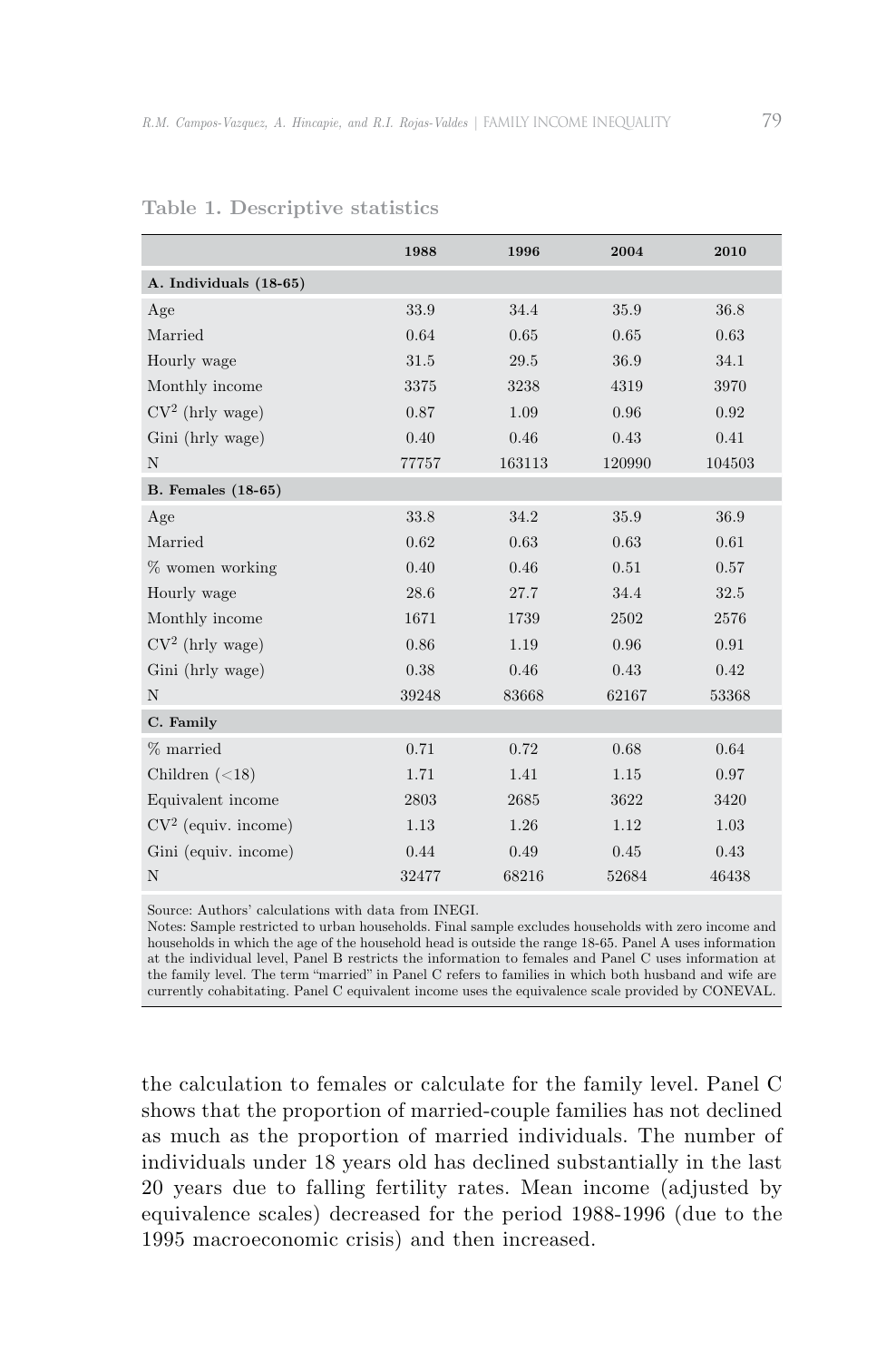

**Figure 1. Urban household types: 1988-2010**

Source: Authors' calculations with data from INEGI.

Notes: Sample restricted to urban households. Final sample excludes households with zero income and households in which the age of the household head is outside the range 18-65. "Married: Husband  $\&$ Wife" refers to both spouses living together in the household. "Married: no spouse" refers to families in which the household head declares that he or she is married but does not live with their spouse. "Single, Divorced, etc" refers to families in which the head of household declares their civil status as separated, divorced, or widowed with no cohabitation. "Singles living alone" refers to single persons who either live alone or are not related to the household head.

Figure 1 depicts the percentage of families in each of the four types previously described. The proportion of married-couple families has decreased 7 percentage points over the last 20 years. The percentage of households in which one spouse is not present, which represents only a small fraction (less than 2 percent) of the total, has barely changed. On the other hand, the number of families made up of one individual and those headed by divorced, separated, or widowed individuals has increased (driven mainly by single-parent families).

Figure 2 shows family size for different types of families. For marriedcouple families, size has decreased approximately by one member in the last 20 years. This is mainly driven by decreases in fertility as evidenced by the number of members under 18 years old. On the other hand, family size for all other families has remained fairly constant at around two members per family.

Figure 3 portrays the patterns of female labor supply for different groups. Panel A shows that the female labor supply increased more for married females than for non-married females. For example, married females increased their labor supply by more than 20 percentage points while for non-married females the rise is close to 10 percentage points.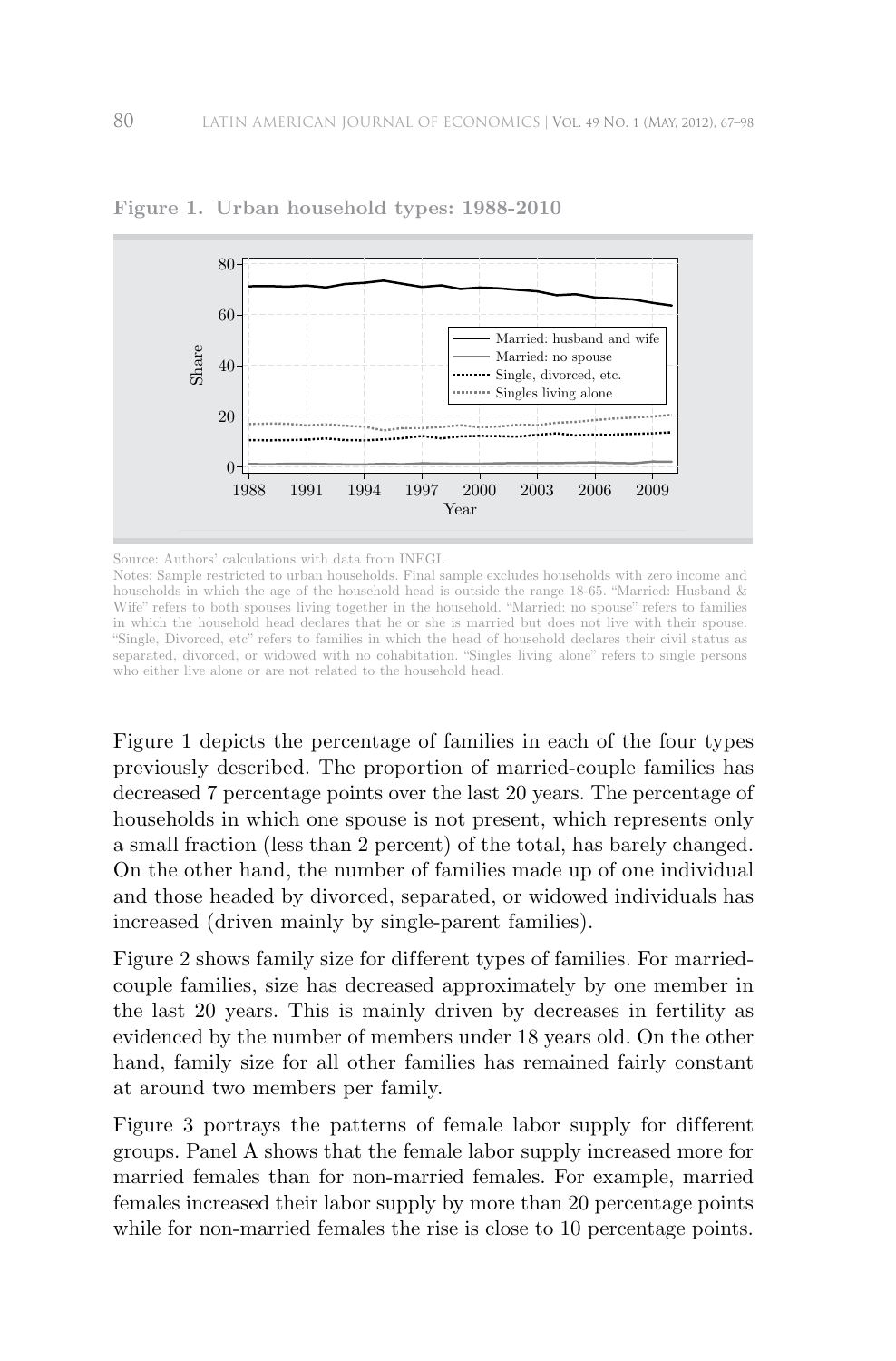

**Figure 2. Urban household size: 1988-2010**

Panel B shows the patterns of female labor supply for married females with children (under 6 years old) and other married females, as well as for non-married females with no children. The increase in the female labor supply was more pronounced among married females with no children. When we calculate labor supply by education group (Panel C), we find a rapid increase in female labor supply for individuals with low education.19 Females in the two lowest categories increased their labor supply more rapidly than females with high school or college degrees.

Figure 4 shows the proportion of women working and mean married females' income ranked by household income. The x-axis in both panels corresponds to the quintile of family equivalent income distribution without married females' income. Panel A suggests that families with low family income had a higher proportion of married females working. However, as family income increases (quintile 2 and above), the percentage of working married females remained almost the same. There are some important differences across time. From 1988 to 1996, there is a higher increase in the percentage of working married females

19. We consider four schooling categories: less than secondary (less than nine years of schooling), complete secondary and incomplete high school (nine¡ to 11 years), complete high school and incomplete college (12 to 15 years), and complete college or more (16 years or more).

Source: Authors' calculations with data from INEGI.

Notes: Sample restricted to urban households. Final sample excludes households with zero income and households in which the age of the household head is outside the range 18-65. Figure shows household size for urban households. "Children<18: Married" refers to the number of individuals under 18 years old living in married households.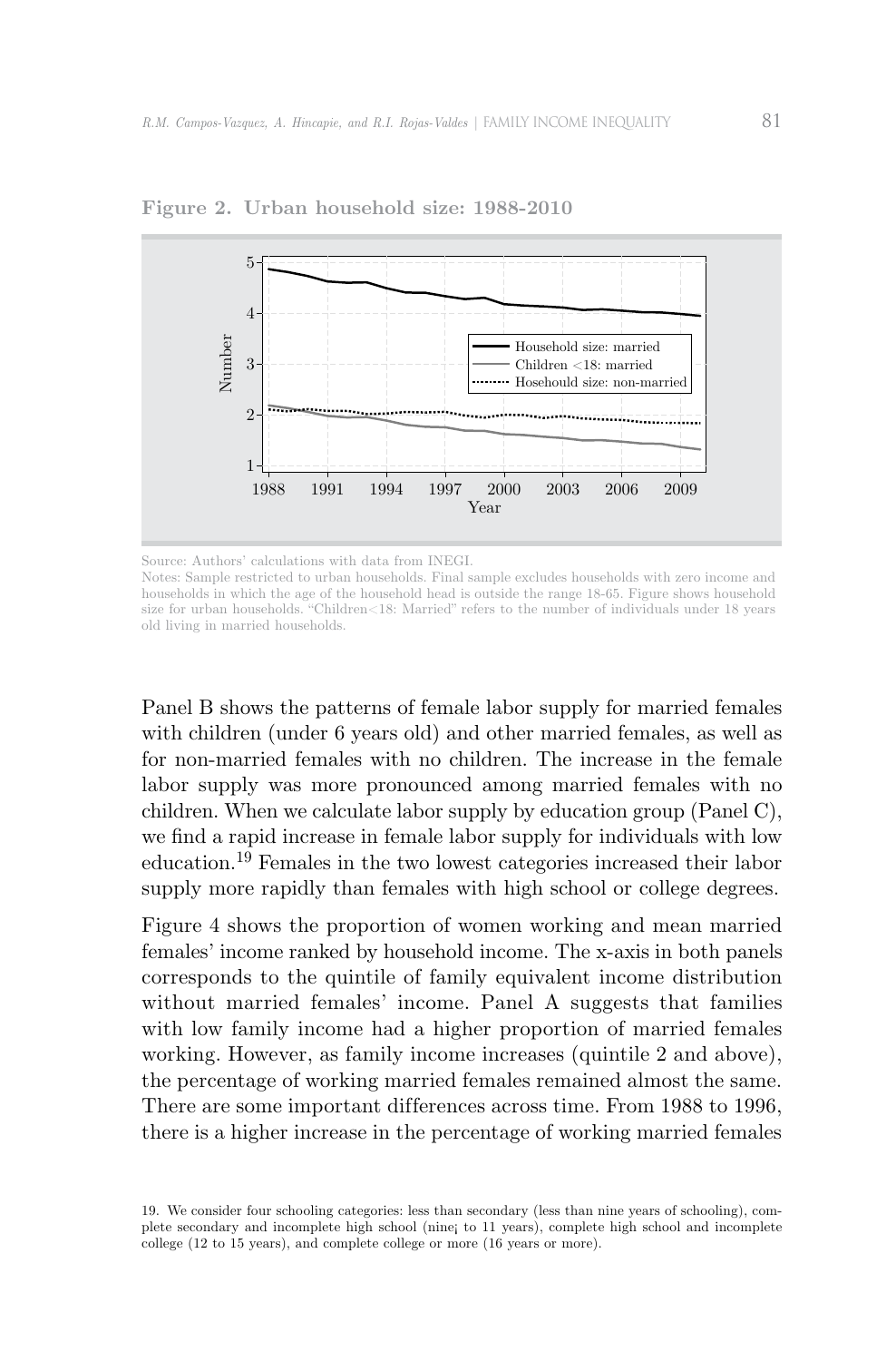

**Figure 3. Urban female labor supply: 1988-2010**

Notes: Sample restricted to urban households. Labor supply defined as individuals with positive hours of work. Panel A refers to female labor supply of married and non-married groups. Panel B is the same as Panel A but divides married females into females with children under 6 years old and others. Panel C refers to female labor supply for both married and non-married females by education groups.

Source: Authors' calculations with data from INEGI.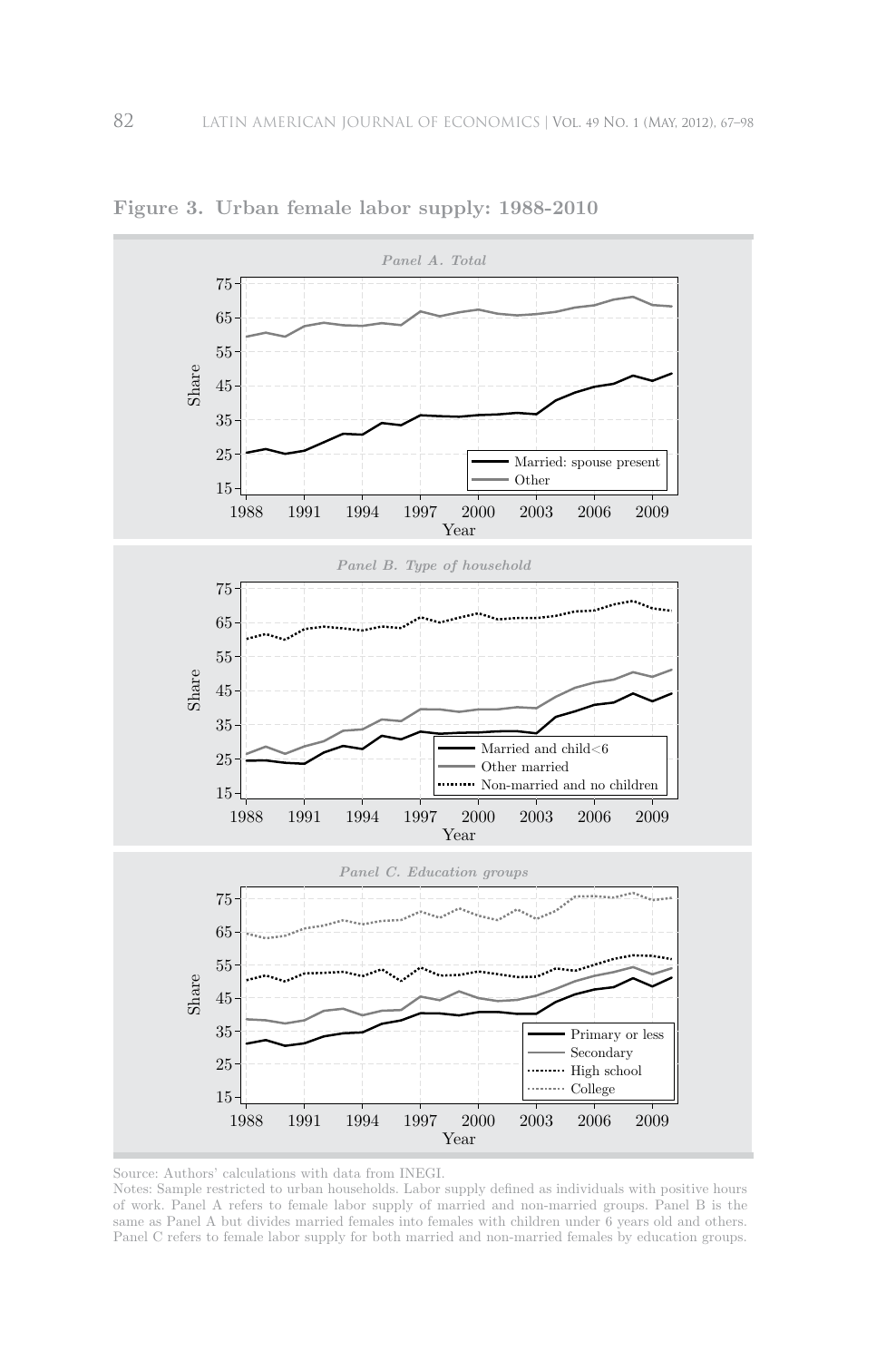

### **Figure 4. Female labor supply and female income by household income in married and urban households: 1988-2010**

Source: Authors' calculations with data from INEGI.

Notes: Sample restricted to urban households. Final sample excludes households with zero income and households in which the age of the household head is outside the range 18-65. Furthermore, sample is restricted to married households (both husband and wife living together) with positive income. Panel A refers to female labor supply according to the quintile of the income distribution for the rest of the household (total family income less wife's income). Income is adjusted using equivalence scales as described in the text. Panel B refers to mean female income according to the quintile income distribution for the rest of household's income. Income is in real terms (January 2010 pesos).

in high-income households than working married females in middleincome households. After 1996, married females in quintiles 1 to 4 increased their labor force participation more than those in quintile 5.

Panel B shows the mean of the wife's income for each quintile of the family income distribution. It shows that mean income in quintile 1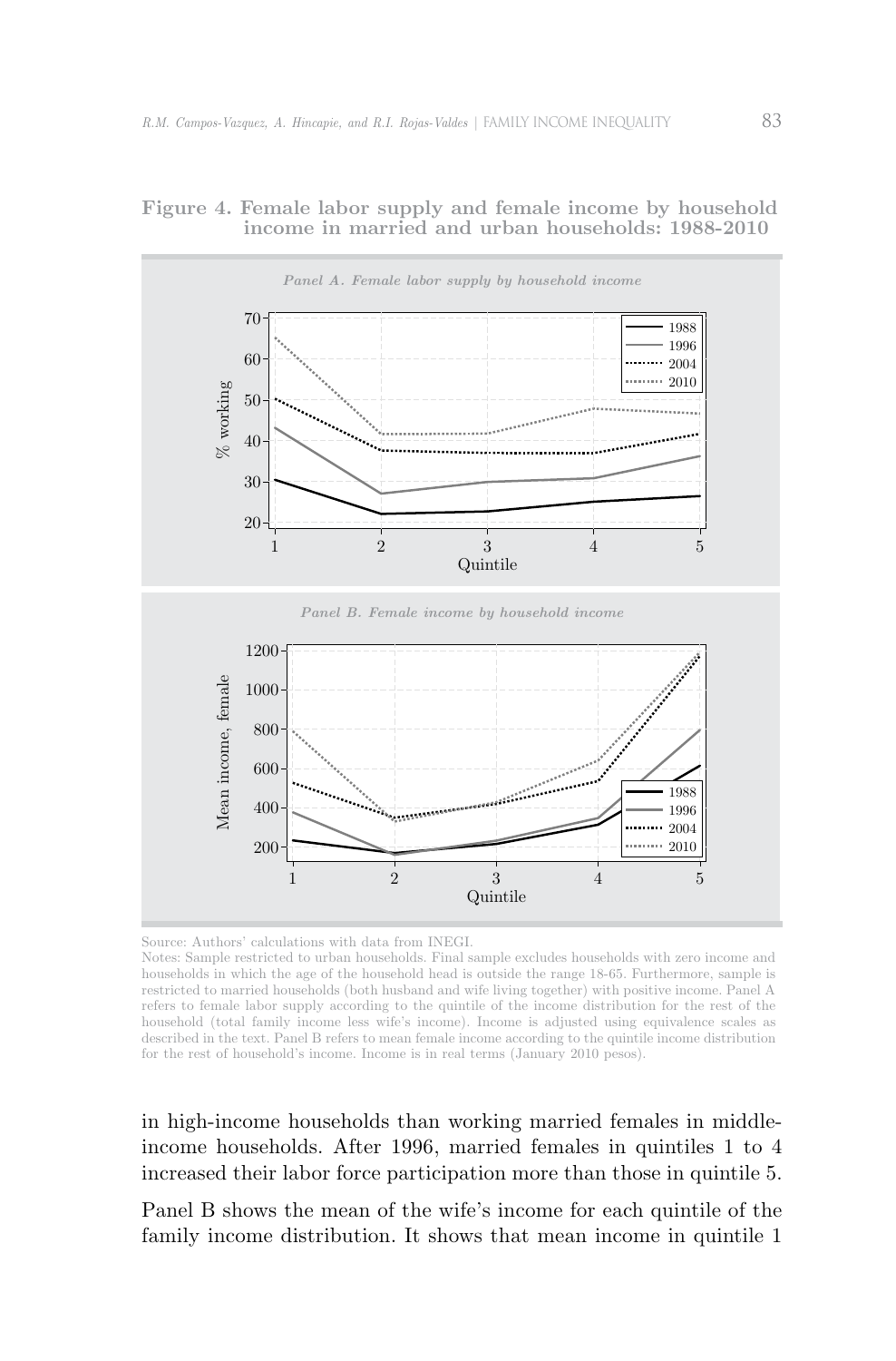was higher than in quintile 2 due to the high attachment of married females to the labor market. Married females in wealthy families earned relatively more than in families in quintiles 2 to 4. In general, Figure 4 shows that women married to men in quintile 5 have not increased their labor supply as other married females have after 1996. Moreover, from 1988 to 1996 there was a marked increased in earnings for married females in high-income households. Also, in the period 1996-2010 there was a higher relative increase in income for married females in quintiles 1-4 than that for married females in quintile 5.

In sum, previous results show that the female labor supply has increased over the last 20 years, with particularly significant rises for married females and females with low levels of education. Additionally, married females in high-income families increased their labor force participation and earnings relatively more during the period 1988-1996 than in 1996-2010. The following sections show the formal calculations carried out to investigate the effect of married females' income on family income inequality.

### **5. Results**

In this section, we show the calculations of the counterfactual analysis described in Section 3. The key parts of these decompositions are the share of income of married females and married males and the correlation between income sources. Figure 5 shows these key elements among married-couple families. The income share of married males in 1988 was 73 percent while in 2010 it was 64 percent. At the same time, the income share of married females increased 10 percentage points (from 13 percent in 1988 to 23 percent in 2010). The income share of other members in the household didn't change over the 20 years. Although the income share for married females in the 2000s is similar to previous findings in countries such as Spain, Greece and Italy (Pasqua, 2008; Harkness, 2010), it was still substantially lower than in countries such as Denmark and Sweden.<sup>20</sup>

Panel B in Figure 5 shows that the correlation among income sources has barely changed in the last 20 years. Although the correlations fluctuate every year, the long-run relationships are stable. The correlation between married males' and married females' income is positive and, on average across time, equal to 0.28 (in 1988 it is equal to 0.27 and in 2010 it is equal to 0.28). This number is high in comparison to the results of studies

<sup>20.</sup> Pasqua (2008) reports a female income share among married couples of 34.5 percent in Denmark and 30.8 percent in Sweden.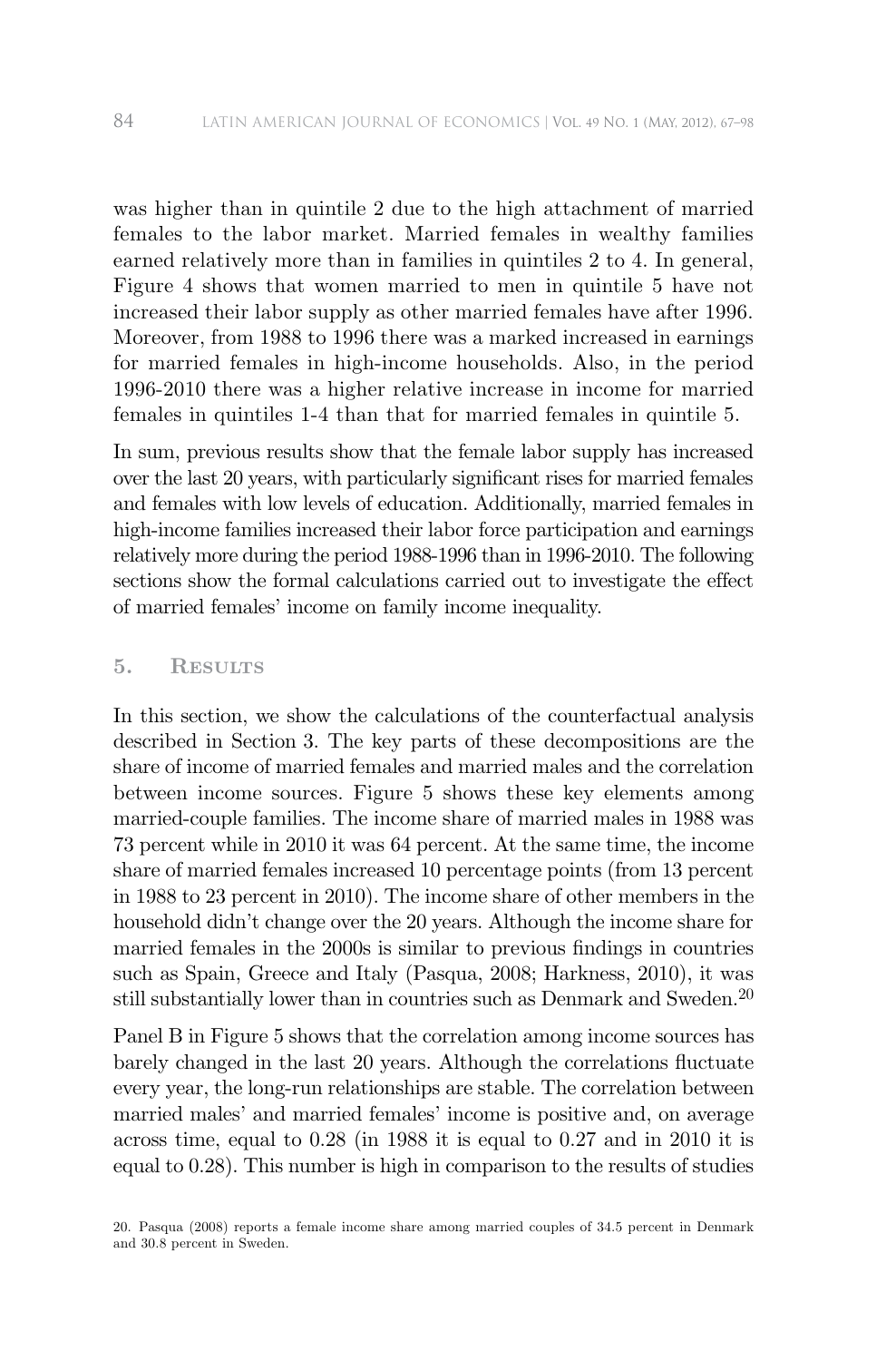



Source: Authors' calculations with data from INEGI.

Notes: Sample restricted to urban households. Final sample excludes households with zero income and households in which the household head age is outside the range 18-65. Furthermore, sample is restricted to married households. Panel A measures the share of income of each source and Panel B shows the correlation of income sources.

for other countries. For the U.S., Cancian and Reed (1999) found that the correlation between married males' and married females' income was close to 0.22 in 1994, and they also showed an increase in the correlation equal to 0.10 from 1967 to 1994. Moreover, Del Boca and Pasqua (2003) found that the correlation in Italy in 1998 was 0.21, although they showed a correlation of 0.26 for Northern Italy. Also, Pasqua (2008) showed that the correlation between married males' and married females' income across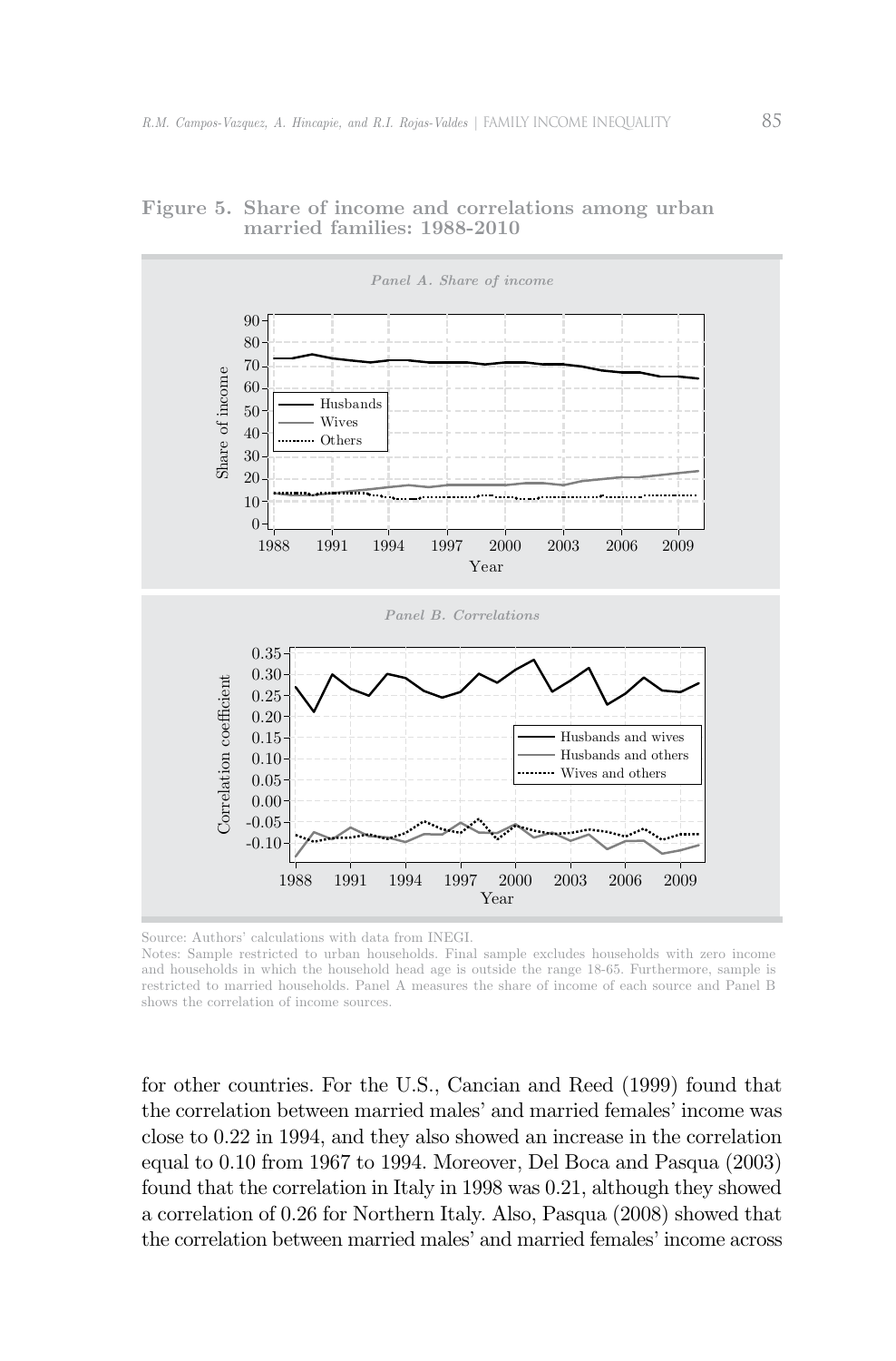OECD countries was fairly low and close to zero; only Portugal had a correlation close to 0.30. Amin and Da Vanzo (2004) found a correlation value equal to 0.13 in 1988 in Malaysia. Hence, a correlation of 0.28 is higher than those in the U.S., Italy, Malaysia and most OECD countries. As far as we are concerned, this result for Mexico was not previously known. On the other hand, both the correlation of married males' and other sources' income and the correlation of married females' and others sources' income are close to -0.08.





Notes: Sample restricted to urban households. Base year is 1988. Individual inequality sample restricted to individuals between 18 and 65 years old. Household inequality sample excludes households with zero income and households in which the age of the household head is outside the range 18-65. We use total labor income for the inequality calculations. Hourly wage inequality follows a similar trend.

Source: Authors' calculations with data from INEGI.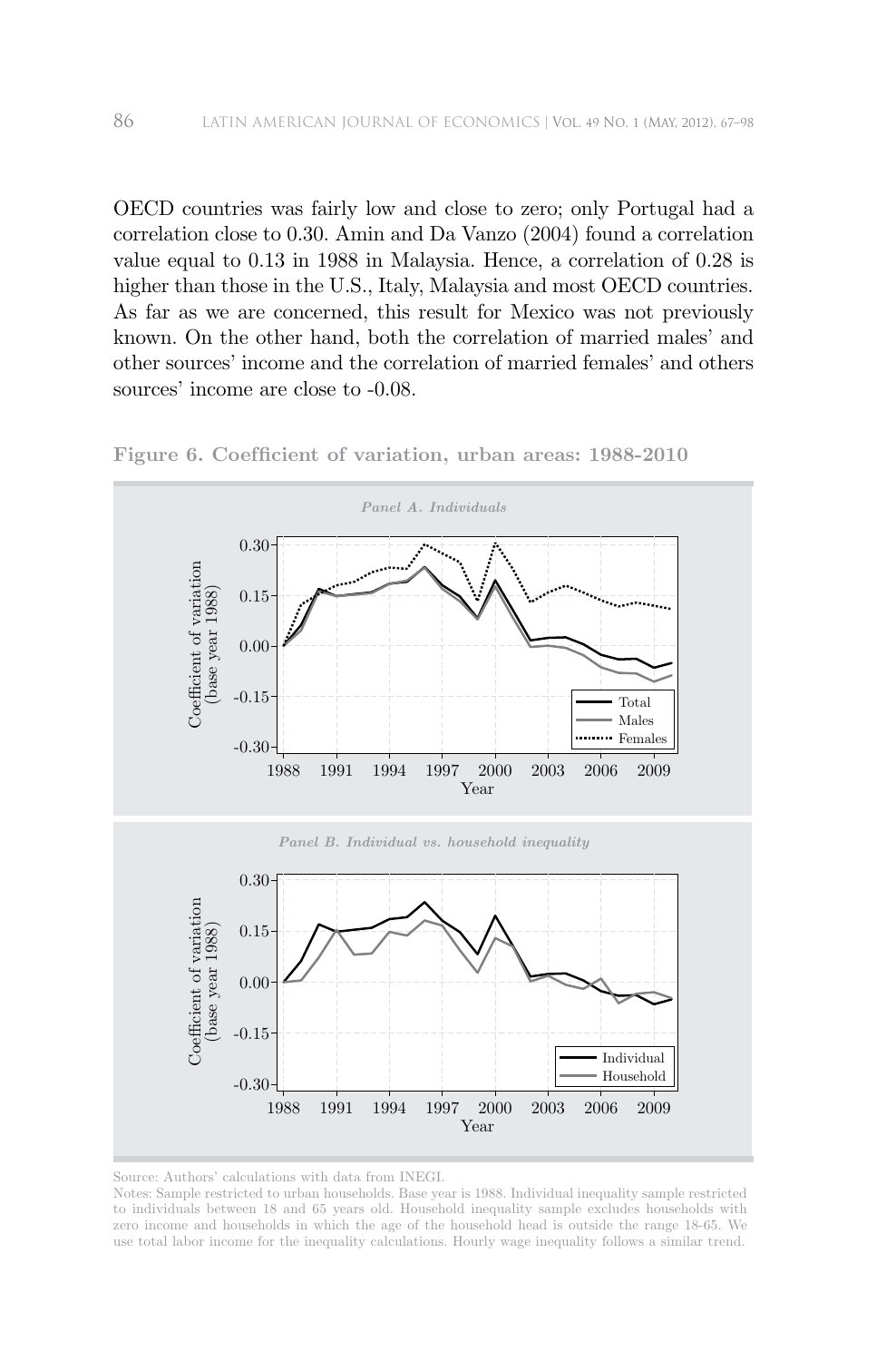

Figure 7. Coefficient of variation by type of family, urban **areas: 1988-2010**

Source: Authors' calculations with data from INEGI.

Notes: Sample restricted to urban households. Final sample excludes households with zero income and households in which the age of the household head is outside the range 18-65. Panel A shows the coefficient of variation of each income source for married households. Panel B shows the coefficient of variation by type of household.

Figure 6 shows trends in inequality at the individual and household levels. In order to analyze income inequality trends, we normalize the coefficient of variation by its 1988 level. Panel A shows an increase in inequality for all individuals, males and females for the period 1988- 1996. After 1996, we observe a decline in inequality with the exception of years 2000-2001. In Panel B, inequality at the individual or household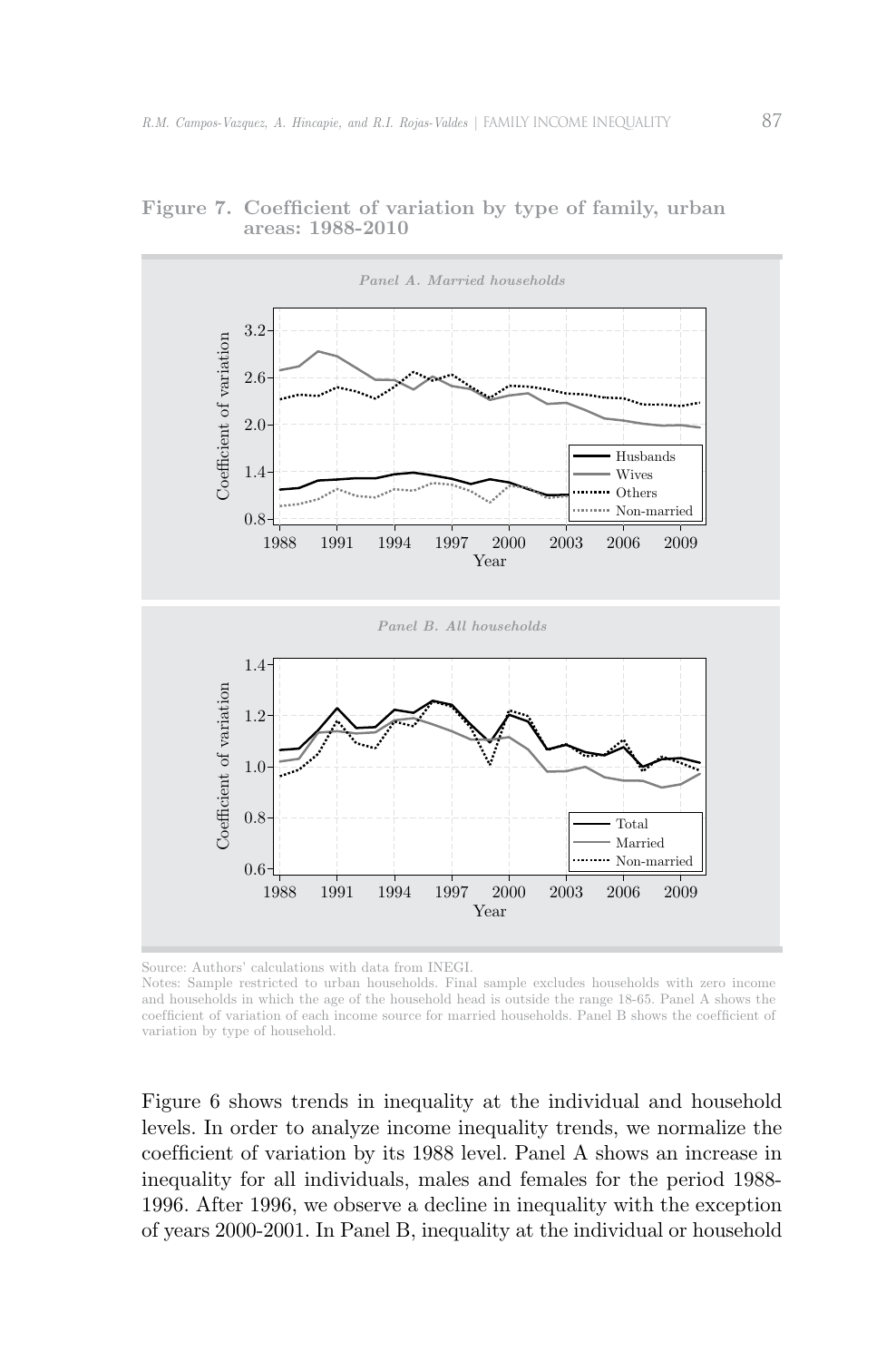level follows a similar pattern. Since male inequality turns out to be the main determinant for individual income inequality, male inequality is more similar to household inequality than female inequality. In fact, Panel A shows that female income inequality has not decreased as much as male inequality since 2002. In sum, inequality follows an inverted U-shape pattern both at the individual and the household level.

Although the patterns of individual income inequality are important for illustrating the similarity between individual and household inequality, the main goal of the paper is to analyze the contribution of married females' earnings to total household inequality. Following the decomposition in equations (1) and (2), Figure 7 shows the evolution of family income inequality using the coef ficient of variation for each source of income among married-couple families and for all families. Panel A shows inequality for married males, married females, other sources and families formed of unmarried individuals. Inequality decreases most for married males and married females. Inequality for other sources barely changed and inequality for unmarried individuals slightly decreased for the period 1996-2010.<sup>21</sup> Panel B shows the pattern of inequality for both married-couple and non-married-couple families. Inequality for married-couple families decreased substantially after 1996. In general, figures 6 and 7 show an inverted U-shaped pattern in family income inequality during the period 1988-2010. This pattern is robust to changes in the inequality index.<sup>22</sup>

Following are the results of the counterfactual computations described in Section 3. Each counterfactual facilitates our understanding of the role of married females' earnings in inequality. First, we calculate the contribution of married males' income inequality using Equation (1). In particular, we fix all parameters to their 1988 levels and only allow male inequality to change. Then we analyze the contribution of married females, i.e., the income share and income inequality of married females. By first varying the share of income before female inequality, we simulate the effect of higher income for women who were participating in the labor market in 1988. However, the female labor supply increased after that year, especially for women in poor families. Hence, we expect an increase in inequality with this counterfactual as

<sup>21.</sup> We have also calculated inequality by gender and marital status, but these results are not shown. Inequality decreased the most for married males and then for non-married males in the period 2000-2010. Inequality for non-married females increased the most during the period 1990-1999.

<sup>22.</sup> See the results from Esquivel (2009), Esquivel, Lustig, and Scott (2010), Lopez-Calva and Lustig (2010), López-Acevedo (2006) and Campos-Vazquez (2010).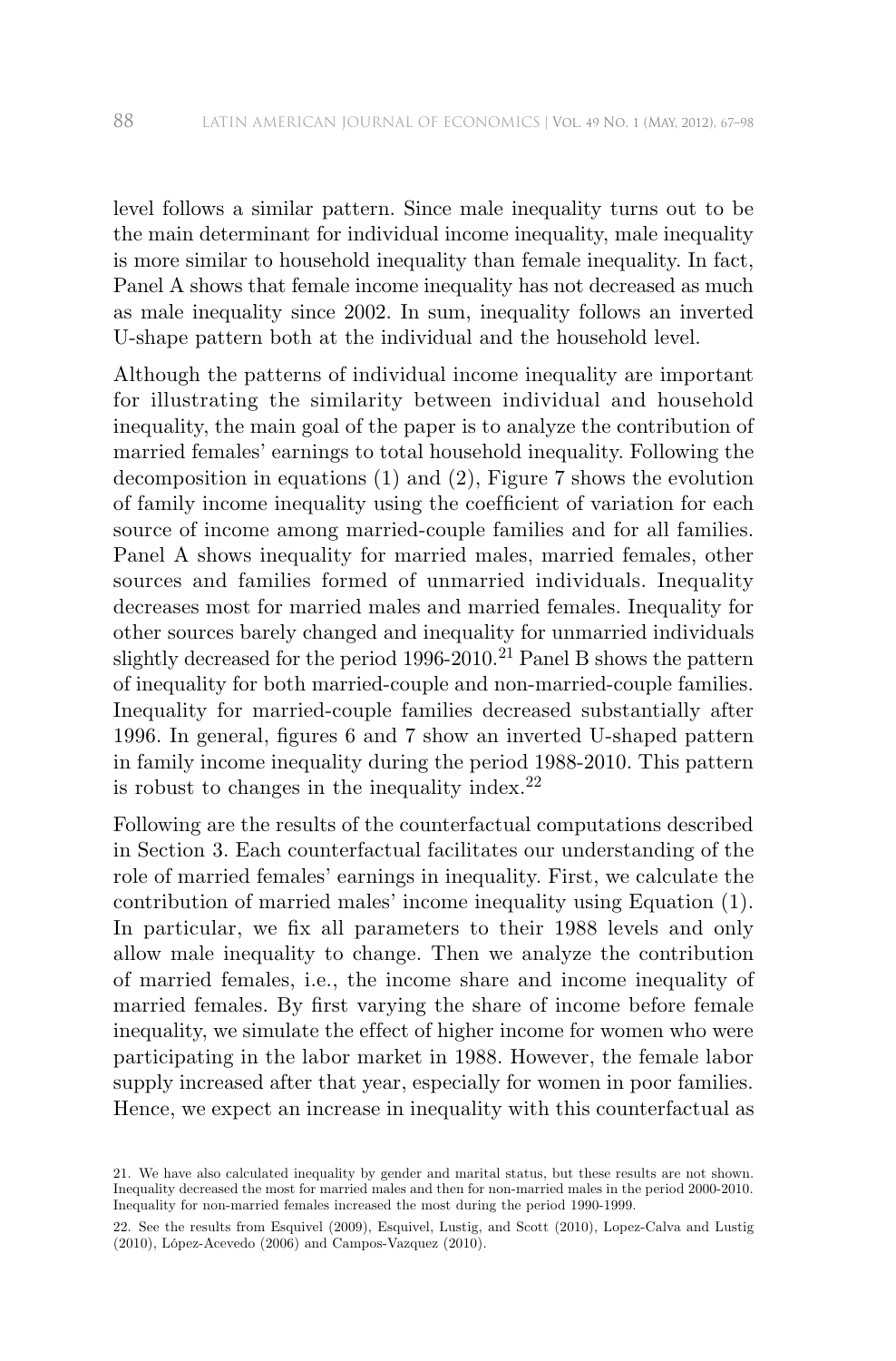

**Figure 8. Counterfactual distributions, urban areas: 1988-2010**

Source: Authors' calculations with data from INEGI.

Notes: Sample restricted to urban households. Final sample excludes households with zero income and households in which the age of the household head is outside the range 18-65. Results are presented using 1988 as the base year (both observed and counterfactual inequality start at zero in 1988).

women from poor families increase their labor supply and Equation (1) assumes the "same women" as in 1988 are increasing their share of income. Because it is difficult to separate the net effect of female labor supply from both  $S_w^2$  and  $CV_w^2$ , we argue that the combined effect is the contribution of married females to family income inequality. The difference between the last counterfactual (combined effect of married males and females) and observed inequality is the contribution of the rest of the parameters, i.e., correlations of earnings among members of the family and inequality of residual income. Finally, we can use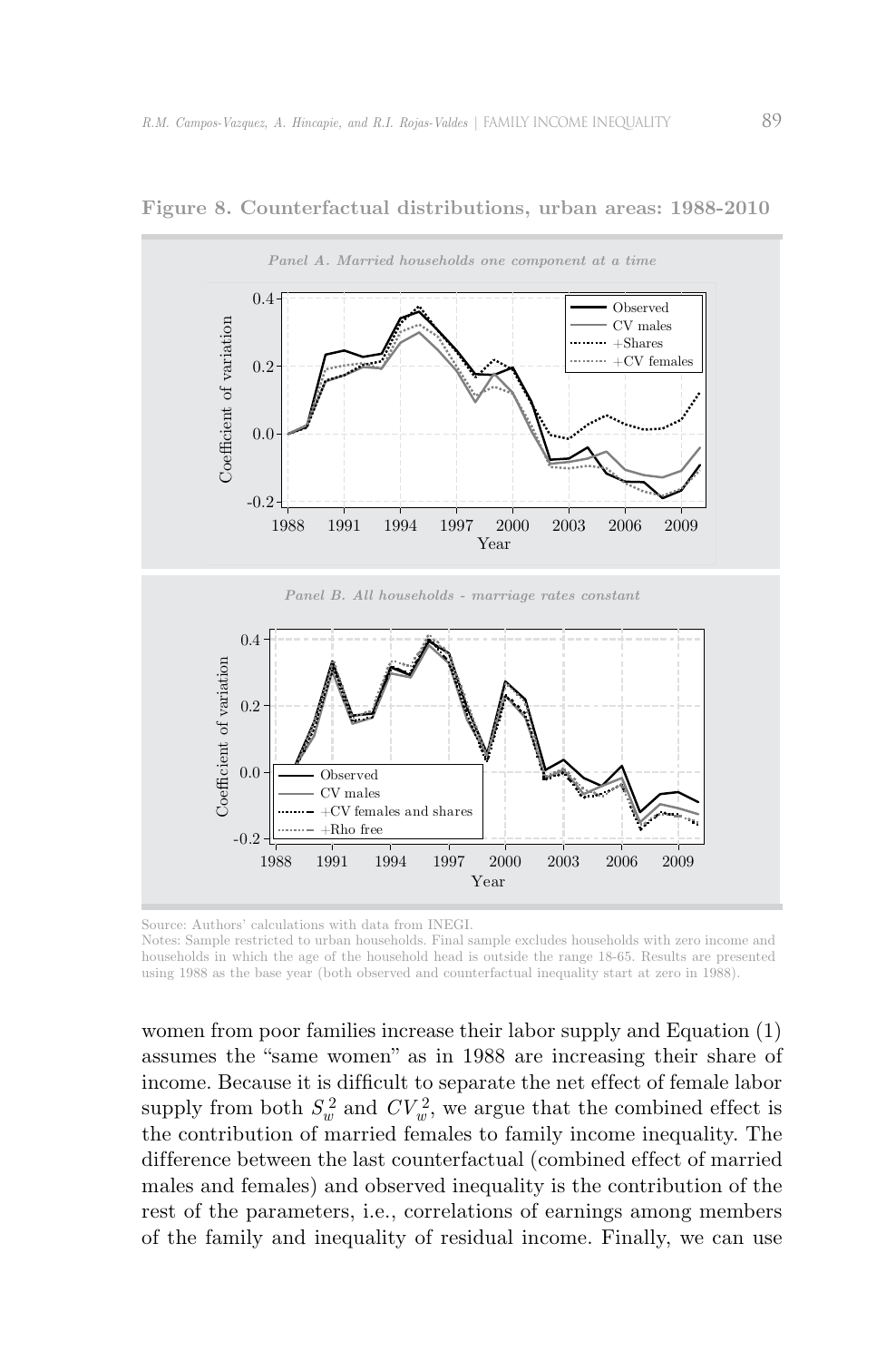

**Figure 9. Robustness test: Average contribution of all counterfactuals, married households**

Source: Authors' calculations with data from INEGI.

Notes: Sample restricted to urban households. Final sample excludes households with zero income and households in which the age of the household head is outside the range 18-65. Results are presented using 1988 as the base year (both observed and counterfactual inequality start at zero in 1988).

Equation (2) to calculate the effect of marriage rates on total income inequality. In particular, we calculate inequality among married households from the previous counterfactuals, fix the marriage rate to its 1988 level and let inequality vary among non-married households.

Figure 8 shows the main results. In Panel A we plot observed inequality and inequality for each counterfactual with the following ordering using Equation (1): 1.  $CV_w^2$ , 2.  $S_w^2$  3.  $CV_w^2$ . Panel B plots inequality among all households using Equation (2), with the marriage rate fixed to its 1988 value but allowing inequality of non-married households change as it did. In Panel A, we observe that even when fixing all parameters to their 1988 value, the main determinant of family inequality is married male inequality.23 This is consistent with a larger share corresponding to husbands' income. As males are the breadwinners of the households in our sample, inequality of married males is the main determinant of family income inequality.

Next we show the effect of varying both  $CV_m^2$  and  $S_w^2$  (the line that says "+Shares"). We observe an increase in family inequality especially in the 2000-2010 decade. This is consistent with the recent increase in

<sup>23.</sup> Using the initial year as the base year is more intuitive than using others. However, our results are robust to using other years as the base year. When we recalculated all statistics (unreported) using base years 1996 and 2010, the interpretation of the results does not change.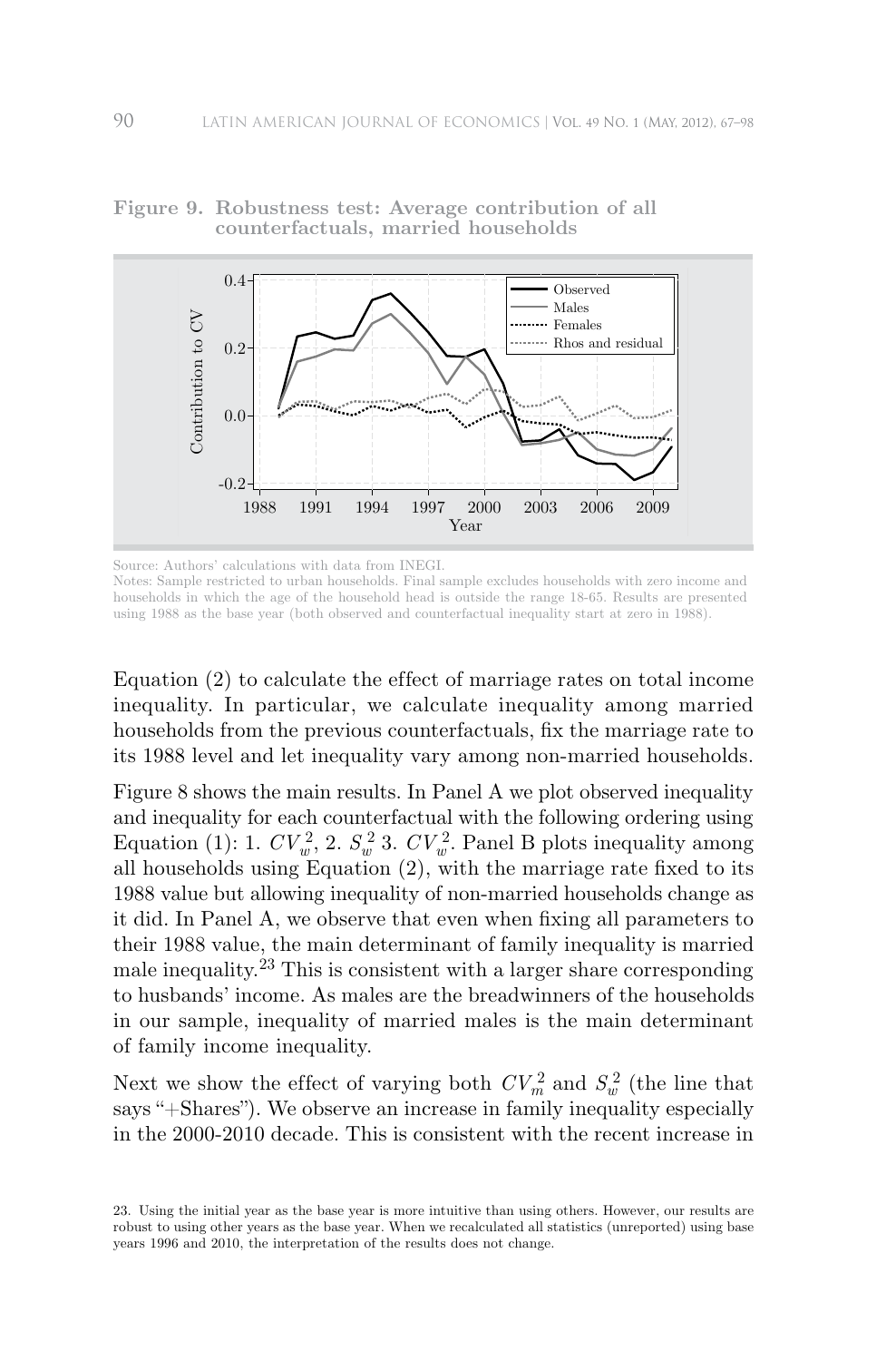female labor supply among poor families. Allowing an increase in the share of income of married females is equivalent to saying that the "same women" who were participating in 1988 are participating each year but with a larger share of income. When  $CV_m^2$ ,  $S_w^2$  and  $CV_w^2$  in Equation (1) change as they did and the rest of the parameters are fixed to their 1988 levels, we calculate the net effect of the increase in female labor supply and the change in the wage structure. Indeed, Panel A shows that inequality decreases and is very similar to observed inequality, which means that the rest of the parameters are relatively unimportant in explaining changes in inequality.

Panel A summarizes the main results of the paper. First, married male income inequality is the main determinant of family income inequality. Second, both the labor supply and wage structure of married females contribute to a decrease in family income inequality. Finally, the correlation of earnings within the family has virtually no effect on inequality. Using data from all households and the previous counterfactuals, Panel B shows the effect of marriage rates on total inequality. We observe that had marriage rates remained constant at their 1988 level, total inequality would have been lower.

One critique of the decomposition exercise is that order matters. It is possible that the magnitude of the contribution of each component would change if we reverse the ordering. Hence, in order to analyze this possible effect among married households, we calculate the average contribution of married males, females (both share of income and inequality) and other components. The results are presented in Figure 9.

The figure shows that the contributions of each component in Figure 8 are robust to the ordering. Male inequality is the main determinant of family income inequality. Married females contribute to equalizing family income distribution in the decade 2000-2010. If the female labor supply had not changed, family income inequality would have been higher. Finally, the contribution of the correlation of earnings and residual income to family inequality is practically zero.

### **6. How do FEMALES AFFECT INCOME DISTRIBUTION?**

The previous section showed that married female earnings contribute to equalizing income distribution. In Section 4 we showed that the female labor supply has increased over time, especially for married females (figures 3 and 4). We also showed that female labor supply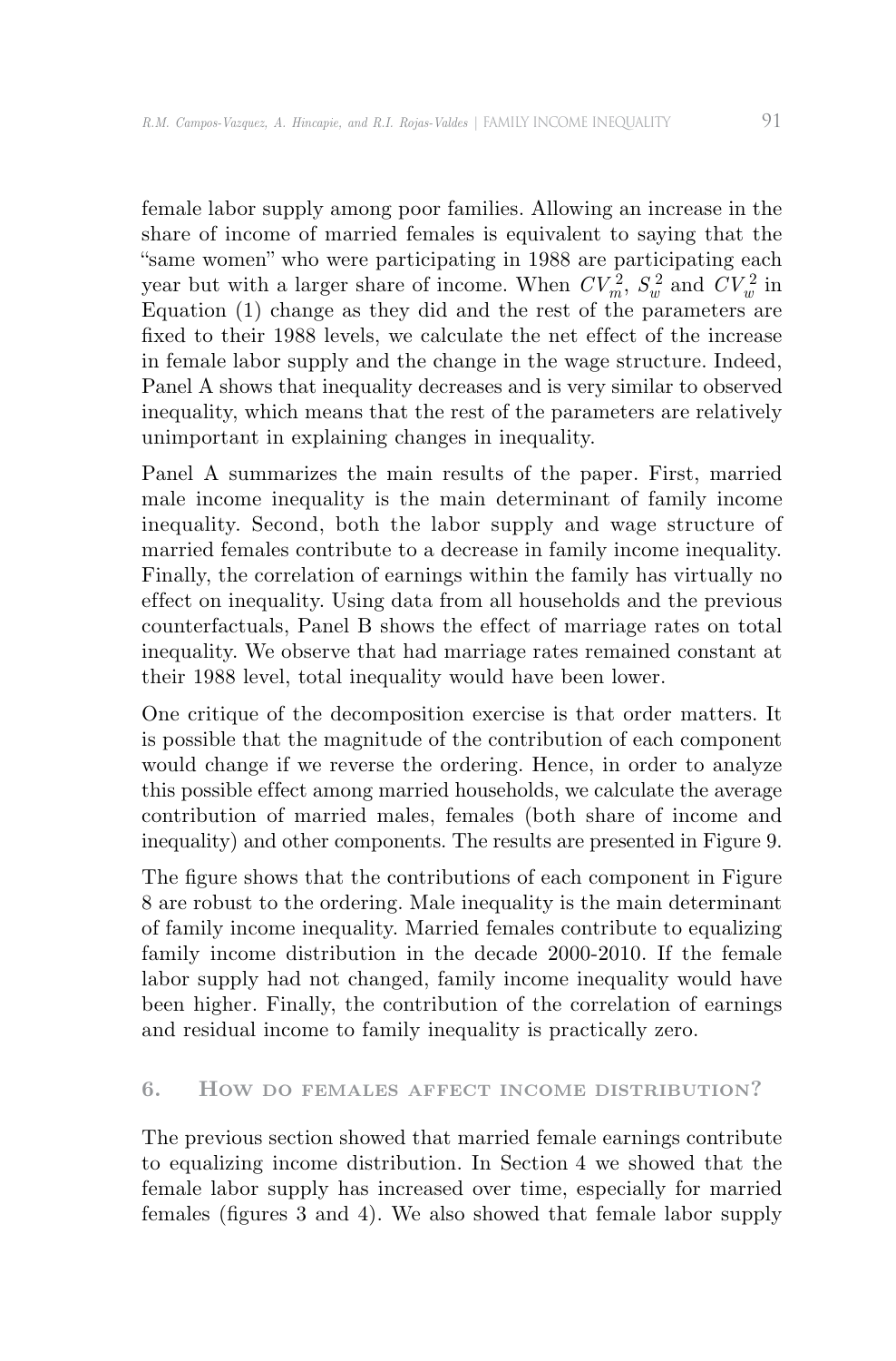increased more for low-skilled groups. In this section, we briefly analyze how married females affect the income distribution.

|                                                                                                                               | 1988     | 1996     | 2004     | 2010     |
|-------------------------------------------------------------------------------------------------------------------------------|----------|----------|----------|----------|
| % Families: husband & wife work                                                                                               | 0.232    | 0.3      | 0.369    | 0.431    |
| % Families: husband works only                                                                                                | 0.678    | 0.625    | 0.566    | 0.486    |
| % Families: wife works only                                                                                                   | 0.020    | 0.032    | 0.035    | 0.054    |
| % Married females with full-time job                                                                                          | 0.123    | 0.172    | 0.233    | 0.275    |
| % Married females with part-time job                                                                                          | 0.116    | 0.143    | 0.152    | 0.193    |
| % Non-married with full-time job                                                                                              | 0.408    | 0.434    | 0.469    | 0.471    |
| % Non-married with part-time job                                                                                              | 0.153    | 0.173    | 0.173    | 0.193    |
| Correlation of married males' hours $\&$<br>married females' hours of work                                                    | 0.029    | $-0.003$ | $-0.014$ | $-0.011$ |
| Correlation of married males' income &<br>married females' hours of work                                                      | $-0.007$ | $-0.003$ | $-0.006$ | $-0.03$  |
| Age of husband (restricted to working)<br>married males)                                                                      | 38.9     | 39.2     | 40.7     | 42.3     |
| Age of wife if she is working                                                                                                 | 35.2     | 36.5     | 38.3     | 39.8     |
| Age of wife if she is not working                                                                                             | 36.2     | 36.2     | 37.9     | 39.6     |
| % of families w/both husband & wife<br>working (first quartile of income distribution<br>excluding married females' income)   | 0.212    | 0.273    | 0.356    | 0.425    |
| % of families w/both husband & wife working<br>(fourth quartile of income distribution)<br>excluding married females' income) | 0.242    | 0.351    | 0.411    | 0.464    |
| Wives' income share (first quartile)                                                                                          | 0.155    | 0.243    | 0.282    | 0.414    |
| Wives' income share (fourth quartile)                                                                                         | 0.082    | 0.096    | 0.112    | 0.131    |

Source: Authors' calculations with data from INEGI.

Notes: Sample restricted to urban households. Final sample excludes households with zero income and households in which the age of the household head is outside the range 18-65. Work in all rows is defined as positive hours of work. Full-time is defined as individuals working more than 35 hours per week, while part-time is those individuals working positive hours but less than 35 hours per week. The last four rows in the table are obtained by sorting the data according to family equivalent income minus the wife's equivalent income.

Table 2 shows how different characteristics have evolved over time. As previously shown, married females have increased their labor supply over time. However, this could be due to an increase in non-working married males. The first three rows in the table present the percentage of families according to the employment status of the husband and wife. Indeed, the percentage of families in which both husband and wife work has been growing in the last 20 years. The percentage of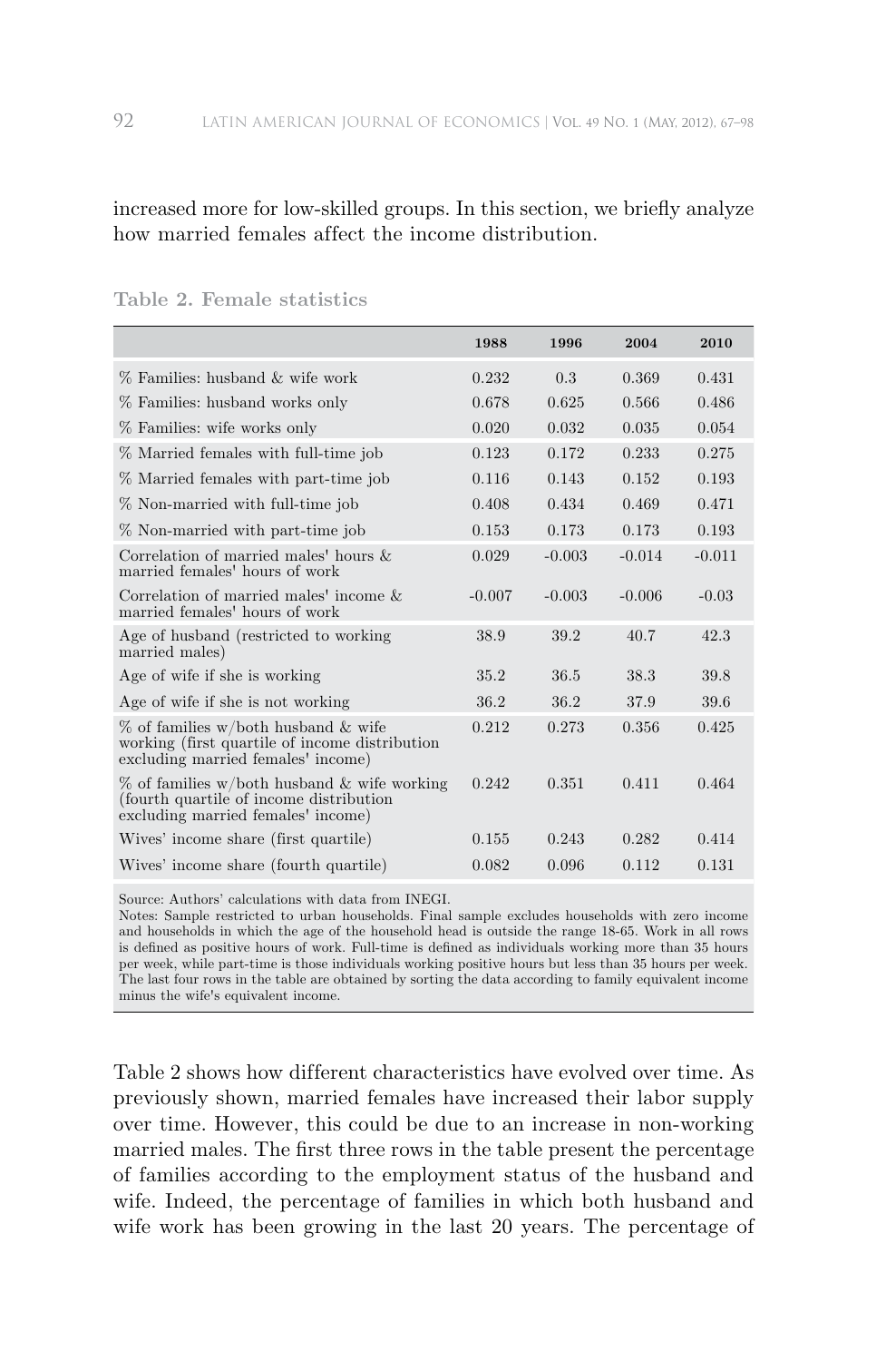families in which both husband and wife worked in 1988 was 23 percent, but by 2010 this figure had risen to 43 percent. The next three rows show that the increase in female labor supply is mainly due to work in full-time jobs, especially for married females.

Is this increase in the female labor supply related to changes in married males' income or married males' working hours? Results presented in Table 2 show that this is not the case. Both correlations (rows 8 and 9) are close to zero. Hence, the increase in the female labor supply does not seem to be related to changes in married males' employment conditions. It is also possible that the increase in married females' labor supply is due to the existence of new cohorts. If this is the case, we should observe a decrease or a differentiated pattern in age between married females who work and those who do not work. However, Table 2 shows that changes in average age over time for married females who work and those who do not work are very similar. This suggests that the increase in the female labor supply is not restricted to younger cohorts.

Table 2 also shows the percentage of families in which both husband and wife work, in relation to a specified quartile of the income distribution (excluding married females' income). This percentage increases more for wealthier families during the period 1988-1996. However, the gap diminishes in the period 1996-2010. The percentage of families in which both husband and wife work in the first quartile by 15 percentage points during 1996-2010, while for the fourth quartile it only rises by 11 percentage points. Moreover, the last two rows in the table show a marked increase in the share of income contributed by married females in poor families (first quartile), growing from 13 percent in 1988 to 41 percent in  $2010^{24}$  Based on these findings and also those shown in figures 3 and 4, we consider that the increase in married females' labor supply, especially in low-income families, has contributed to the decrease in family income inequality.<sup>25</sup>

<sup>24.</sup> The increased share of income may be due to a higher proportion of non-working husbands. When we exclude all families with zero income except for married females' income, we get similar results. In this case, wives' income share in 1988 is 8.8 percent and 8.2 percent in the first and fourth quartile respectively, while in 2010 we obtain 16.1 percent and 12.9 percent in the first and fourth quartile respectively. Hence, even when we exclude families with zero income (except for wives' income) we observe a higher increase in income among poorer families.

<sup>25.</sup> In fact, the percent of households with wives working and husbands not working has increased over time. This process suggests an added worker effect which is consistent with findings in Parker and Skoufias (2004, 2006).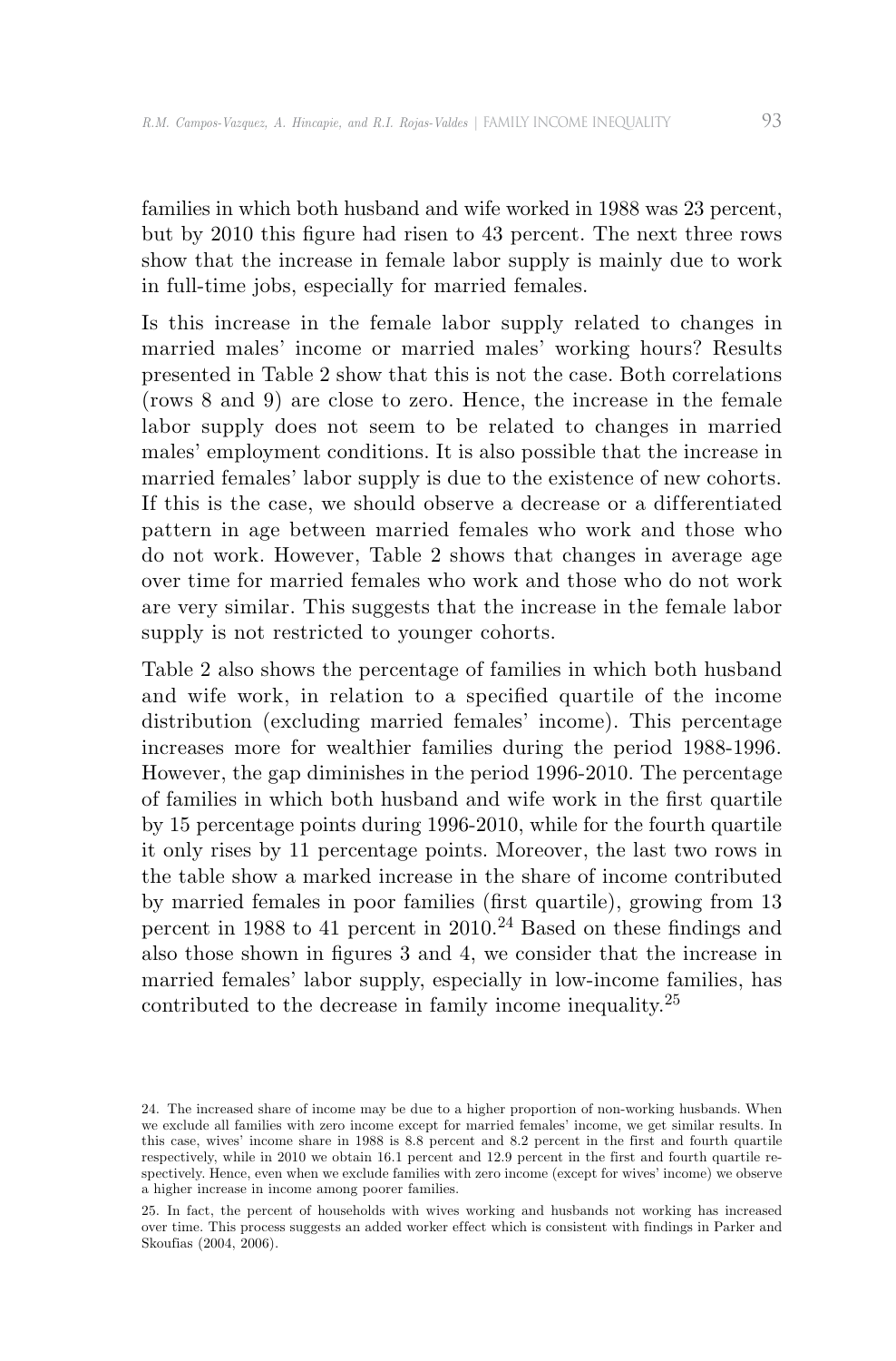# **7. Conclusions**

Income inequality in Mexico has followed an inverted U-shaped pattern over the last 25 years. At the same time, female labor force participation increased substantially, especially among low-skilled female workers. For this period, we analyze whether changes in married females' earnings in married-couple families and changes in marriage rate had an equalizing effect on family income distribution. Using data from urban areas in Mexico for the period 1988-2010, we compare observed family income inequality (using equivalence scales) with counterfactual distributions under a number of different assumptions.

Among maried households, we find that married male income inequality is the main determinant of family income inequality. Second, both the female labor supply and the wage structure of married females contribute to a decrease in family income inequality. Finally, the correlation of earnings within the family does not affect income inequality. On the other hand, for all households, had marriage rates remained at the 1988 level, inequality would have been lower.

Although the female labor supply grows for all groups, the increase is higher for married females, low-skilled females, and married females in poor families. We also find that the correlation between married males' and married females' earnings has been fairly stable at around 0.28 which is one of the highest values recorded in similar studies in other countries. Therefore, we consider that family income inequality did not fall because of a reduction in income assortative mating; rather, this decrease is driven by the increment in married females' labor supply among poor households and also by a reduction of inequality among the partners of females.

One final caution should be noted. We consider the effect of market female labor supply but do not take into account the importance of home production. Our data does not allow us to verify whether the total number of hours of work for married females (market plus home production) has changed over time. Hence, we are unable to discern possible welfare effects at the family level. Although the welfare effects on families are beyond the scope of our paper, it may be the case that increasing participation of married females in the labor market occurs at the expense of their leisure time, if married females remain largely responsible for housework and childcare. Moreover, we do not address the behavioral components of the effect of married males' labor supply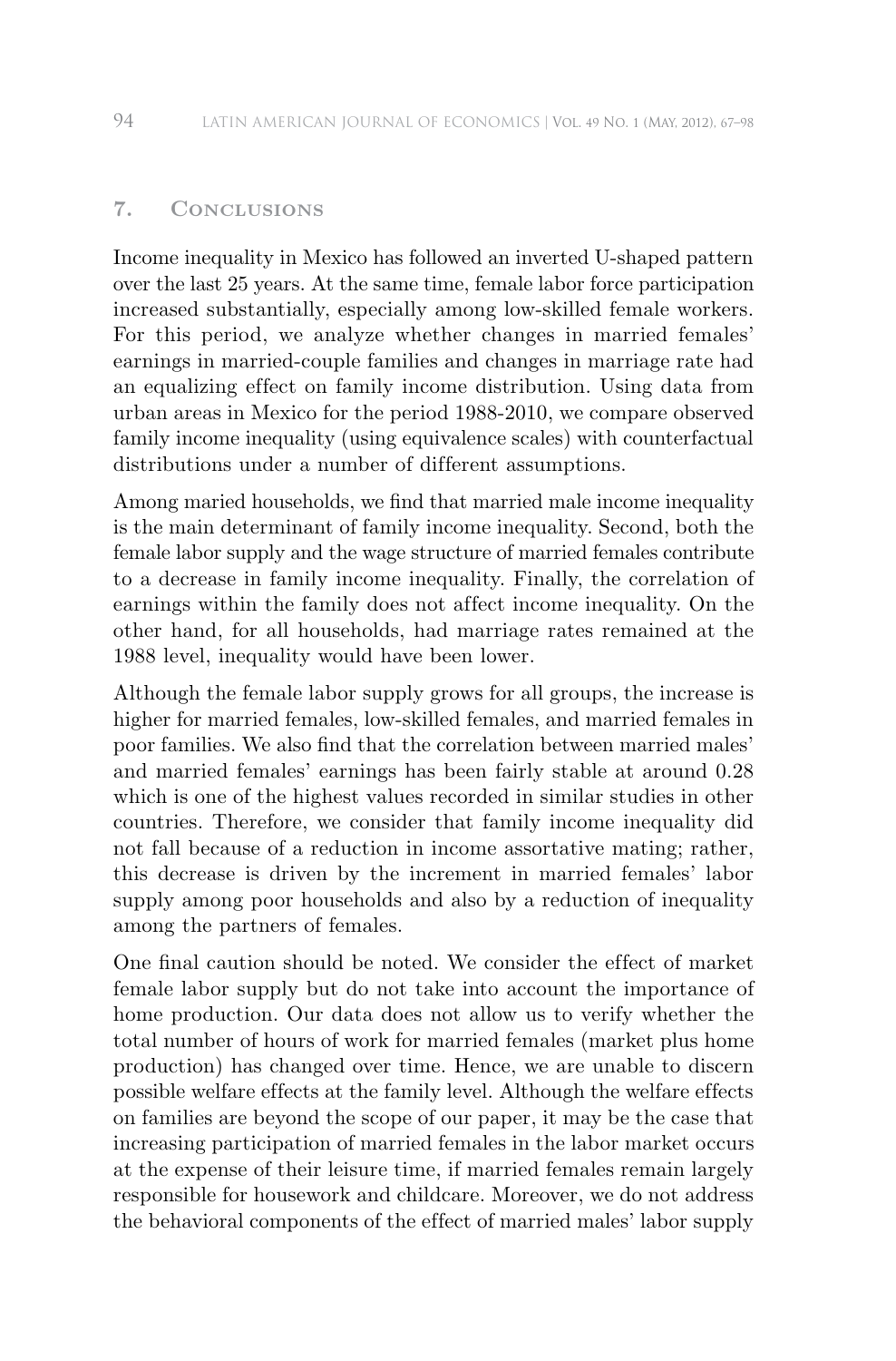on married females' earnings or the effects of household structure on inequality or labor participation. Future research is needed in order to address these issues.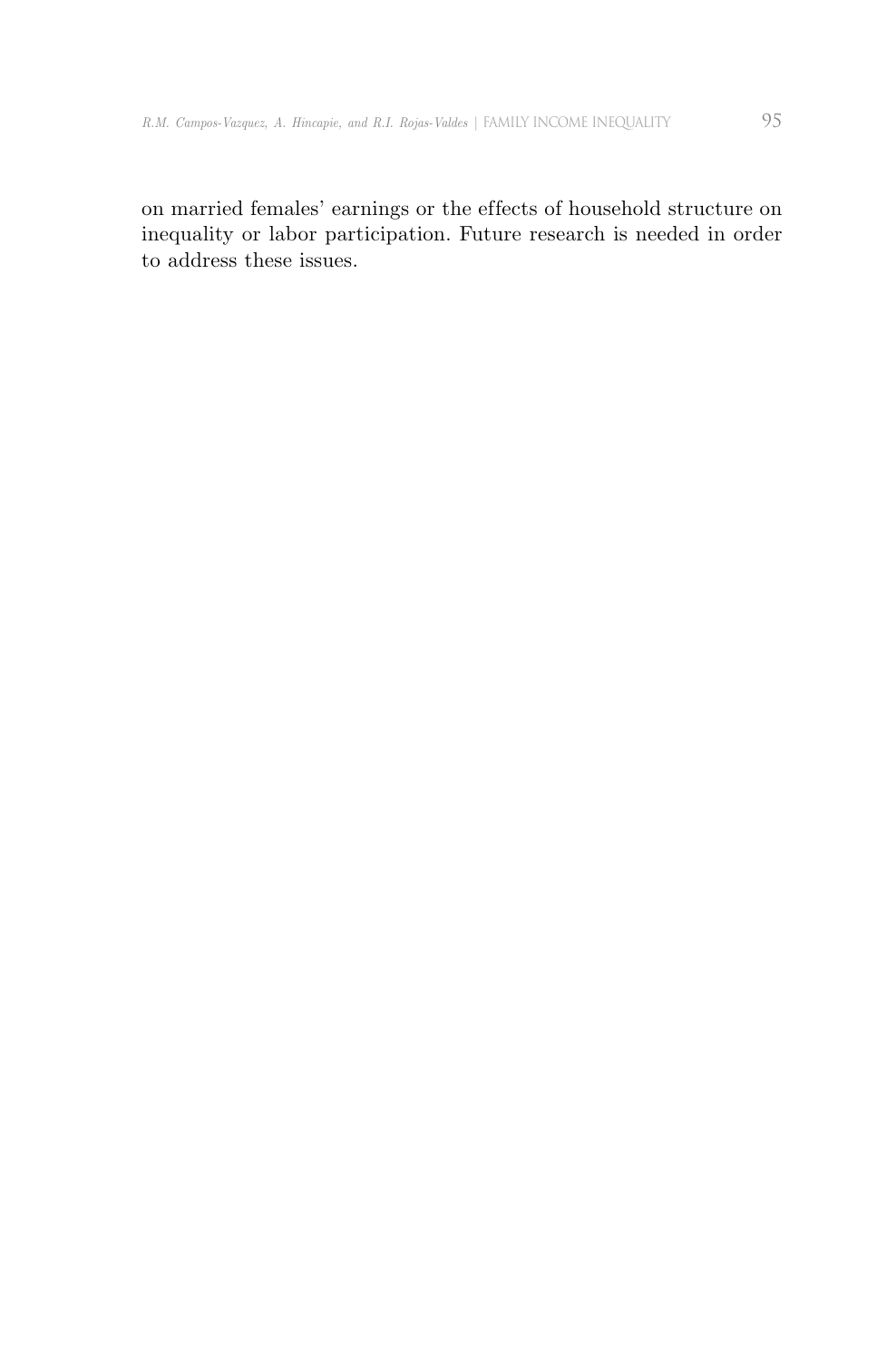# **REFERENCES**

- Amin, S. and J. DaVanzo, (2004), "The impact of wives' earnings on earnings inequality among married-couple households in Malaysia," *Journal of Asian Economics*, Vol. 15, No. 1: 49-70.
- Aslaksen, I., T. Wennemo, and R. Aaberge (2005), "Birds of a feather flock together: The impact of choice of spouse on family labor income inequality," *Labour*, Vol. 19, No. 3: 491-515.
- Bosch, M. and M. Manacorda (2008), "Minimum wages and earnings inequality in urban Mexico: Revisiting the evidence," CEP Discussion Paper 880, Centre for Economic Performance, London.
- Campos-Vazquez, R.M. (2010). "Why did wage inequality decrease in Mexico after NAFTA?" Serie Documentos de Trabajo 15, El Colegio de México, Centro de Estudios Económicos, Mexico City.
- Cancian, M. and D. Reed (1998), "Assessing the effects of wives' earnings on family income inequality," *The Review of Economics and Statistics*, Vol. 80, No. 1: 73-79.
- Cancian, M. and D. Reed (1999), "The impact of wives' earnings on income inequality: Issues and estimates," *Demography*, Vol. 36, No. 2: 173-184.
- Cragg, M. and M. Epelbaum (1996), "Why has wage dispersion grown in Mexico? Is it the incidence of reforms or the growing demand for skills?" *Journal of Development Economics*, Vol. 51, Vol. 1: 99-116.
- Daly, M.C. and R.G. Valleta (2006), "Inequality and poverty in the United States: The effects of rising dispersion of men's earnings and changing family behavior," *Economica*, Vol. 73, No. 289: 75-98.
- Davies, H. and H. Joshi (1998), "Gender and income inequality in the UK 1968- 1990: The feminization of earnings or of poverty?" *Journal of the Royal Statistical Society*, Series A (Statistics in Society), Vol. 161, No. 1: 33-61.
- Del Boca, D. and S. Pasqua (2003), "Employment patterns of husbands and wives and family income distribution in Italy (1977-98)." *Review of Income and Wealth*, Vol. 49, No. 2: 221-245.
- DiNardo, J., N.M. Fortin, and T. Lemieux (1996), "Labor market institutions and the distribution of wages, 1973-1992: A semiparametric approach," *Econometrica*, Vol. 64, No. 5: 1001-1044.
- Esquivel, G. (2009). "The dynamics of income inequality in Mexico since NAFTA." Regional Bureau for Latin America and the Caribbean Research for Public Policy Inclusive Development Working Paper ID-02-2009, United Nations Development Programme, New York.
- Esquivel, G., N. Lustig, and J. Scott (2010). "Mexico: A decade of falling inequality: Market forces or State action?" in L. F. Lopez-Calva, and N. Lustig, eds., *Declining inequality in Latin America. A Decade of Progress?* Washington, D.C.: Brookings Institution.
- Esquivel, G. and J.A. Rodríguez-López (2003), "Technology, trade and wage inequality," *Journal of Development Economics*, Vol. 72, No. 2: 543-565.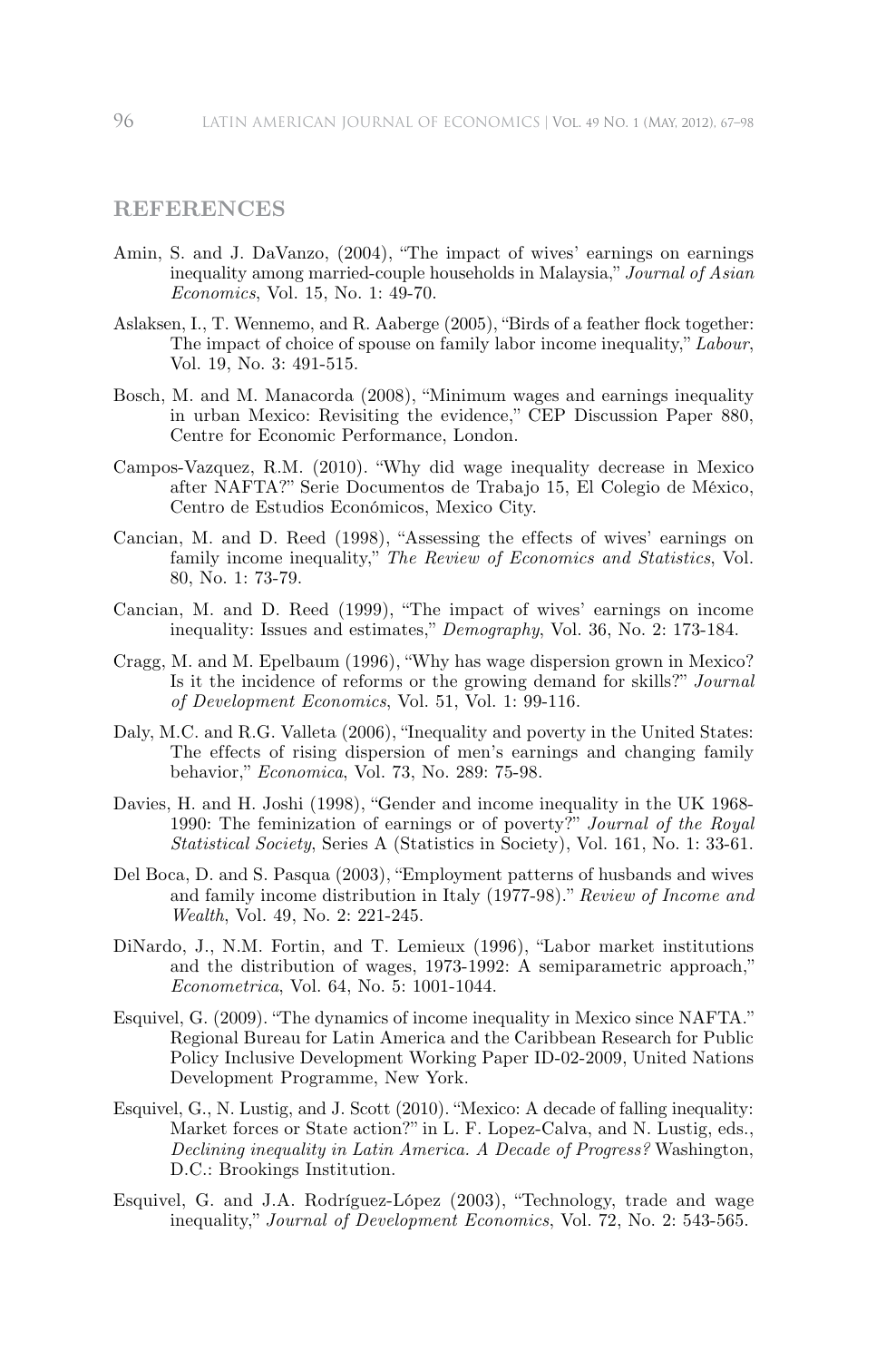- Fairris, D. (2003), "Unions and wage inequality in Mexico," *Industrial and Labor Relations Review*, Vol. 56, No. 3: 481-497.
- Ferreira, F., D. De Ferranti, G.E. Perry, and M. Walton (2004), *Inequality in Latin America: Breaking with history?* (Washington, D.C.: The World Bank).
- García, B. (2001), "Reestructuración económica y feminización del mercado de trabajo en México," *Papeles de Población*, Vol. 27: 45-61.
- Gottschalk, P. and S. Danziger, S. (2005). "Inequality of wage rates, earnings and family income in the United States, 1975-2002." *Review of Income and Wealth*, 51(2), pp. 231-254.
- Harkness, S. (2010), "The contribution of women's employment and earnings to household income inequality: A cross country analysis," Luxembourg Income Survey, Working Paper Series 531, Luxembourg.
- Johnson, D. and R. Wilkins (2004), "Effects of changes in family composition and employment patterns on the distribution of income in Australia: 1981-1982 to 1997- 1998." *Economic Record*, Vol. 80, No. 249: 219-238.
- Juhn, C. and K.M. Murphy (1997), "Wage inequality and family labor supply," *Journal of Labor Economics*, Vol. 15, No. 1: 72-97.
- Katz, L. and D. Autor (1999), "Changes in the wage structure and earnings inequality," in O. Ashenfelter and D. Card, eds., *Handbook of Labor Economics*, Vol. 3C: 1463-1555.
- Lehrer, E.L. (2000), "The impact of women's employment on the distribution of earnings among married-couple households: A comparison between 1973 and 1992-1994," *The Quarterly Review of Economics and Finance*, Vol. 40, No. 3: 295-301.
- Lopez, J.H. and G. Perry (2008), "Inequality in Latin America: Determinants and consequences," Policy Research Working Paper 4504, The World Bank, Washington, D.C.
- Lopez-Calva, L. F., and N. Lustig (2009), "The recent decline of inequality in Latin America: Argentina, Brazil, Mexico and Peru." Working Papers 140, ECINEQ, Society for the Study of Economic Inequality, Palma de Mallorca.
- Lopez-Calva, L.F. and N. Lustig, (2010), "Explaining the decline in inequality in Latin America: Technological change, educational upgrading and democracy," in L. F. Lopez-Calva and N. Lustig, eds., *Declining Inequality in Latin America. A Decade of Progress?* Washington, D.C.: Brookings Institution.
- López-Acevedo, G. (2006), "Mexico: Two decades of the evolution of education and inequality," World Bank Policy Research Working Paper 3919, The World Bank, Washington, D.C.
- Machado, J.A.F. and J. Mata (2005), "Counterfactual decomposition of changes in wage distributions using quantile regression," *Journal of Applied Econometrics*, Vol. 20, No. 4: 445-465.
- Machin, S. (2008), "An Appraisal of Economic Research on Changes in Wage Inequality." *Labour*, Vol. 22 (Special Issue): 7-26.
- Martin, M.A. (2006), "Family structure and income inequality in families with children, 1976 to 2000," *Demography*, Vol. 43, No. 3: 421-445.